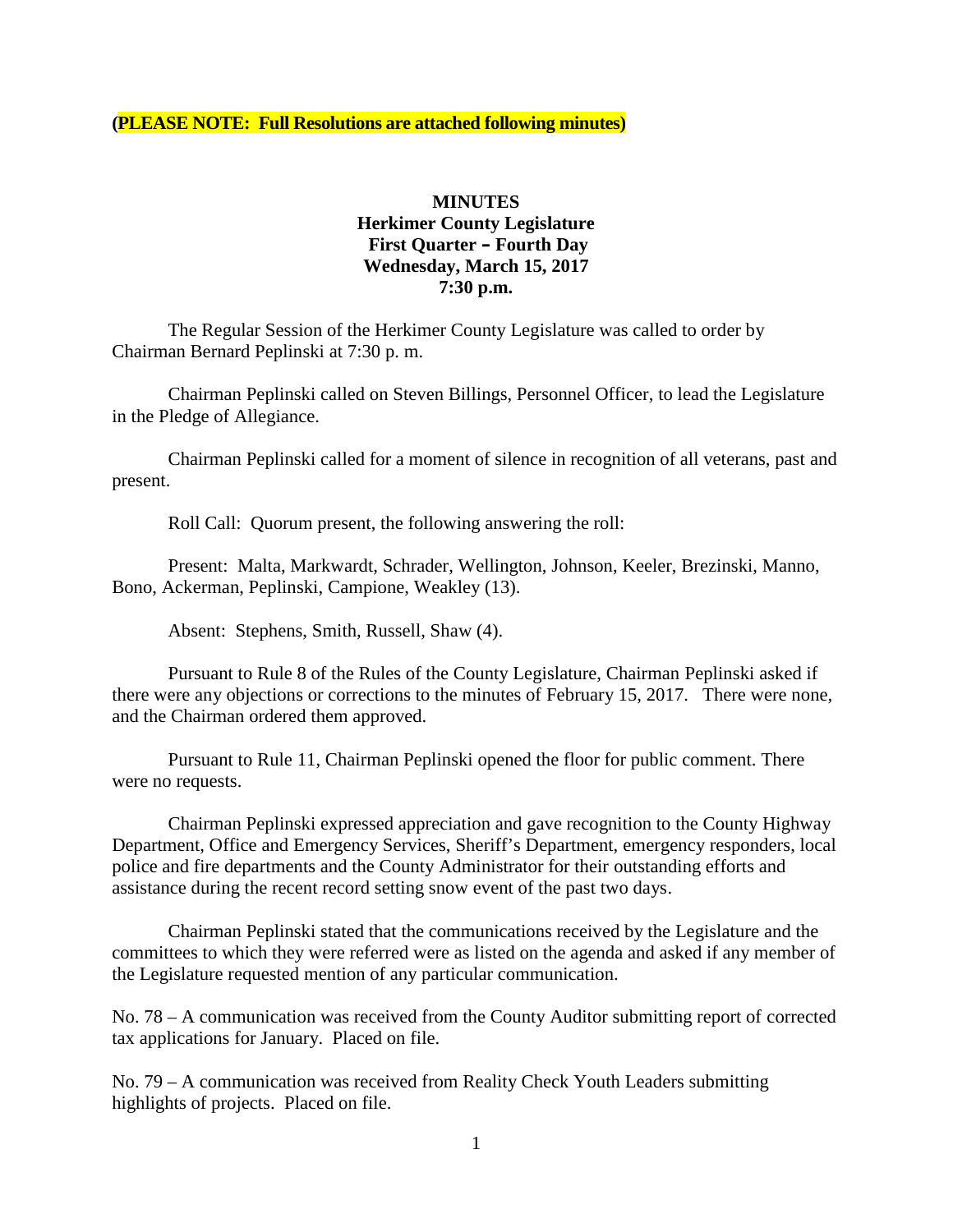No. 80 – A communication was received from NYSAC acknowledging receipt of Herkimer County Resolution No. 57. Placed on file.

No. 81 – A communication was received from the Herkimer County Historical Society expressing appreciation for the county's allocation. Placed on file.

No. 82 – A communication was received from ProAct submitting Prescription Discount Card Utilization Report. Placed on file.

No. 83 – A communication was received from the Budget Officer submitting request for participation in Clean Energy Communities Program. Referred to the Committee on County Properties.

No. 84 – A communication was received from the Sheriff requesting renewal of contract for food services with State Dept. of Corrections Office of Nutritional Services. Referred to the Committee on Public Safety/Emergency Management and the Committee on Ways and Means.

No. 85 – A communication was received from the Director of Public Health requesting staffing change. Referred to the Committee on Human Resources and the Committee on Ways and Means.

No. 86 – A communication was received from the Sheriff requesting additional registered nurse position at Jail. Referred to the Committee on Public Safety/Emergency Management and the Committee on Ways and Means.

No. 87 – A communication was received from the Budget Officer submitting request for transfer of funds in 2016 Budget. Referred to the Committee on Human Resources and the Committee on Ways and Means.

No. 88 – A communication was received from the Commissioners of Elections requesting contracts with school districts for use of voting machines in upcoming school elections. Referred to the Committee on Administration/Veterans' Affairs and the Committee on Ways and Means.

No. 89 – Two communications were received from the Budget Officer submitting requests for transfers of funds. Referred to the Committee on Ways and Means.

No. 90 – A communication was received from the Director of Community Services requesting increase in hourly rates for consultants and reimbursement of malpractice insurance for psychiatric services at Jail. Referred to the Committee on Human Resources and the Committee on Ways and Means.

No. 91 – A communication was received from the Budget Officer submitting recommendation for award of bids for truck-tractor for County Highway Department. Referred to the Committee on Highways.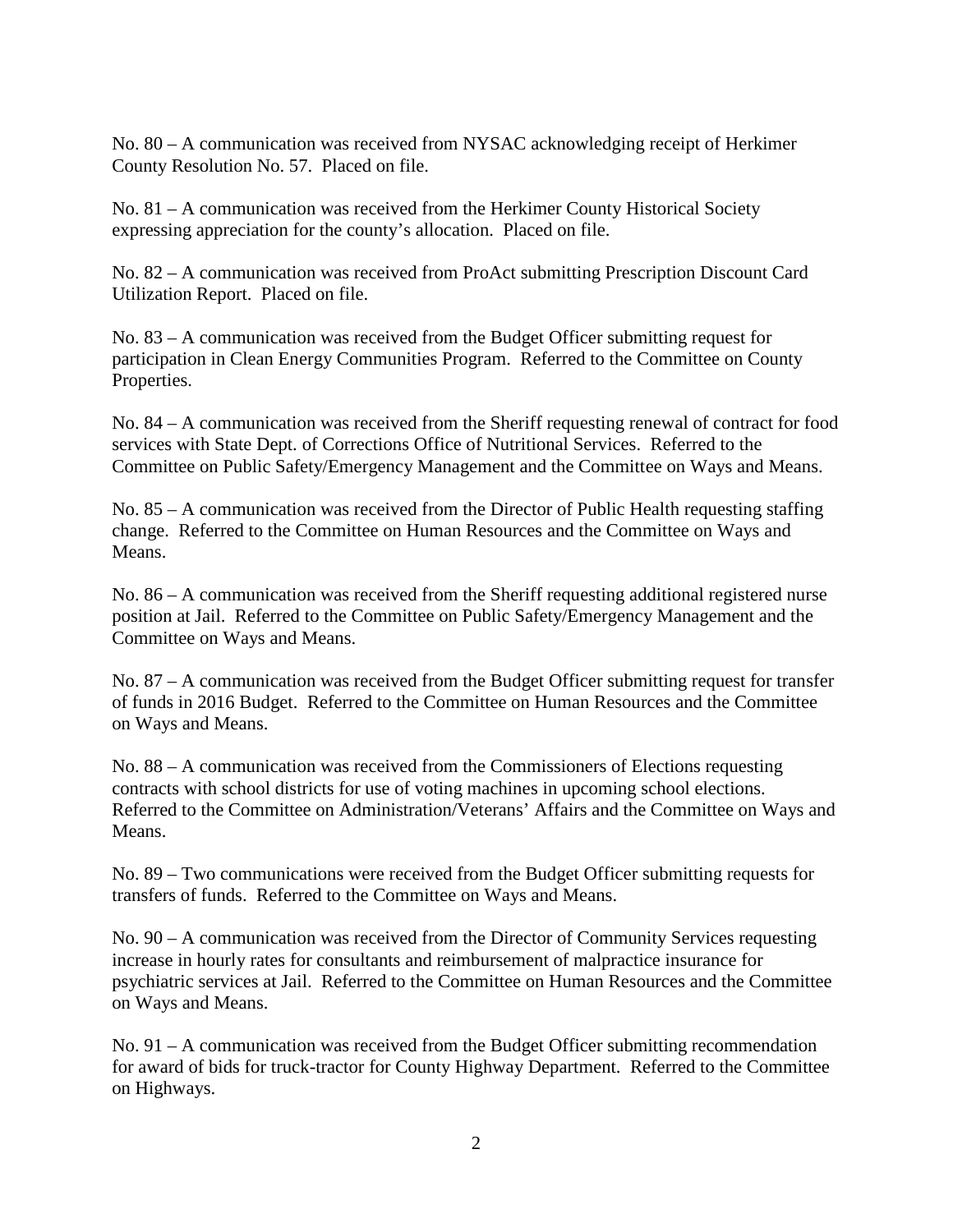No. 92 – A communication was received from the Budget Officer recommending purchase of cyber insurance for the County. Referred to the Committee on Ways and Means.

No. 93 – A communication was received from the Director of Emergency Services requesting additional expenditure of funds in connection with McCauley Mountain Communications Tower. Referred to the Committee on Public Safety/Emergency Management and the Committee on Ways and Means.

No. 94 – A communication was received from the Director of Emergency Services requesting purchase of new 911 Phone System. Referred to the Committee on Public Safety/Emergency Management and the Committee on Ways and Means.

No. 95 – A communication was received from the Budget Officer recommending appropriation of funds in connection with funding for new 911 Phone System. Referred to the Committee on Public Safety/Emergency Management and the Committee on Ways and Means.

No. 96 – A communication was received from the Personnel Officer requesting changes to Herkimer County Drug & Alcohol Testing Policy. Referred to the Committee on Ways and Means.

No. 97 – A communication was received from the Personnel Officer requesting changes to the Herkimer County Workplace Violence Prevention Program. Referred to the Committee on Ways and Means.

No. 98 – A communication was received from the Budget Officer requesting application for funding for Old Forge Shuttle Bus Project. Referred to the Committee on County Planning and Development and the Committee on Ways and Means.

No. 99 – A communication was received from Assemblyman Butler acknowledging receipt of County Resolution No. 17. Placed on file.

No. 100 – A communication was received from the Director of the Office for the Aging requesting contract renewals under EISEP Program. Referred to the Committee on Human Resources and the Committee on Ways and Means.

No. 101 – A communication was received from the Director of the Office for the Aging requesting renewal of contract with Catholic Charities for HIICAP Program. Referred to the Committee on Human Resources and the Committee on Ways and Means.

No. 102 – A communication was received from the Commissioner of Social Services requesting extension of contract with Kids Oneida for provision of behavioral health services. Referred to the Committee on Human Resources and the Committee on Ways and Means.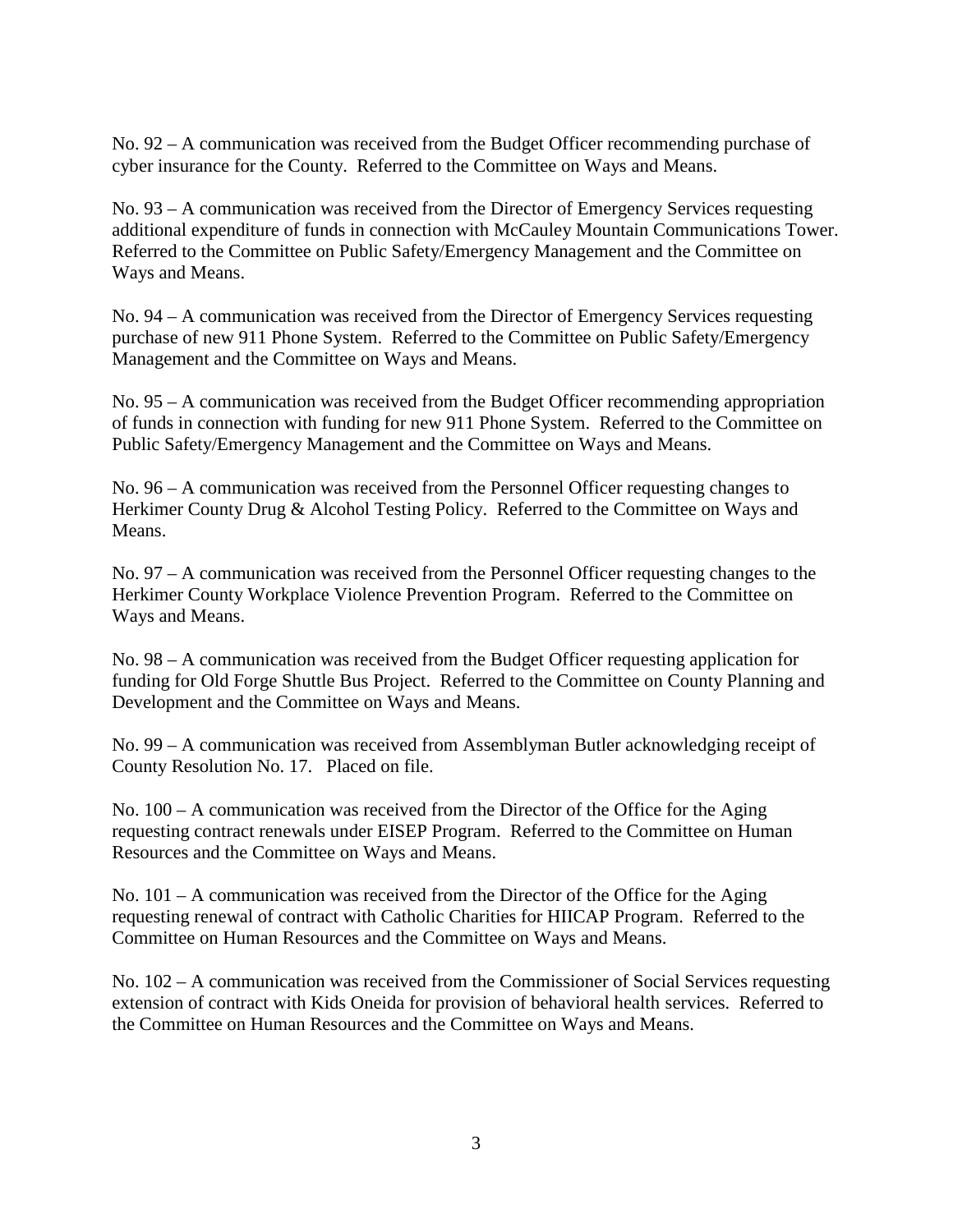No. 103 – Two communications were received from the Chairman of the Legislature making appointment of legislative and landowner representatives to Regional Fish and Wildlife Management Board. Referred to the Committee on Natural Resources.

No. 104 – A communication was received from the Director of Probation requesting resolution in opposition to Governor's proposal to raise the age of criminal responsibility. Referred to the Committee on Public Safety/Emergency Management and the Committee on Administration/Veterans' Affairs.

No. 105 – A communication was received from the County Attorney requesting authorization for appraisal in connection with proposed jail site. Referred to the Committee on Public Safety/Emergency Management and the Committee on Ways and Means.

Pursuant to Rule 6, Chairman Peplinski then proceeded with Reports of Standing Committees. There were no reports.

On motion of Mr. Ackerman, seconded by Mr. Johnson, the following Consent Agenda was handed up; voted on and adopted by voice vote:

For: Ayes (13). Against: None.

Absent: Stephens, Smith, Russell, Shaw (4).

#### **Consent Agenda:**

- 60 NAT. RESOURCES: Confirming legislative appointment to Regional Fish and Wildlife Management Board
- 61 NAT. RESOURCES: Confirming landowner representative appointment to Regional Fish and Wildlife Management Board
- 62 WAYS & MEANS: Transferring funds

Chairman Peplinski continued with the Regular Agenda.

On motion of Mr. Ackerman, seconded by Mr. Schrader, Report and Resolution No. 63 sponsored by the Committee on Ways and Means authorizing transfers of funds in 2016 Budget was handed up; was voted on and adopted by voice vote:

For: Ayes (13). Against: None. Absent: Stephens, Smith, Russell, Shaw (4).

On motion of Mr. Bono, seconded by Mr. Johnson, Report and Resolution No. 64 sponsored by the Committee on Human Resources and the Committee on Ways and Means concerning services in connection with Expanded In-Home Services for the Elderly Program was handed up; was voted on and adopted by voice vote:

For: Ayes (13).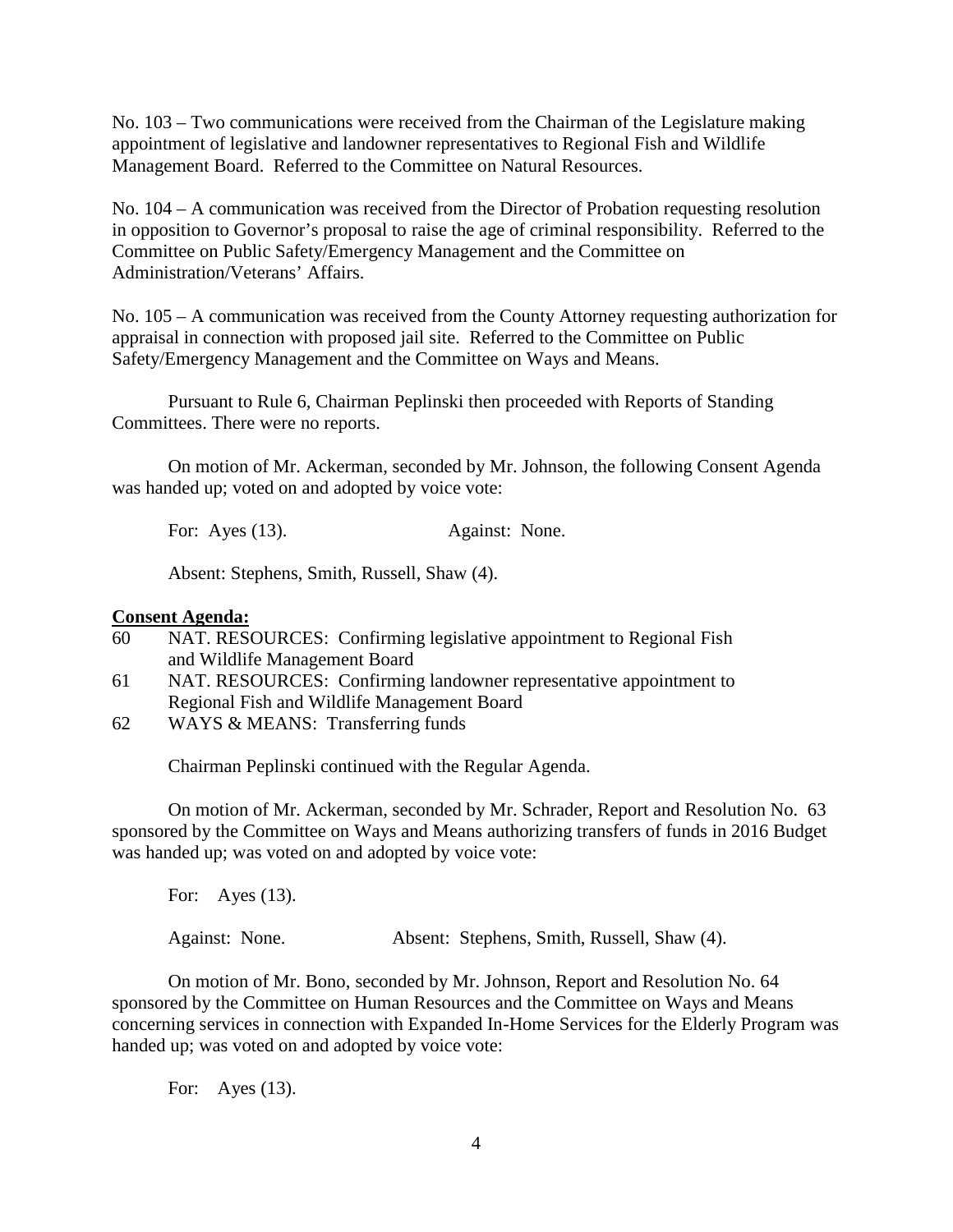Against: None. Absent: Stephens, Smith, Russell, Shaw (4).

On motion of Mr. Bono, seconded by Mr. Markwardt, Report and Resolution No. 65 sponsored by the Committee on Human Resources and the Committee on Ways and Means increasing payment to contractors of Mental Health Services was handed up; voted on and adopted by voice vote:

For: Ayes (13). Against: None. Absent: Stephens, Smith, Russell, Shaw (4).

On motion of Mr. Bono, seconded by Mr. Campione, Report and Resolution No. 66 sponsored by the Committee on Human Resources and the Committee on Ways and Means authorizing reimbursement for professional liability insurance to mental health consultant was handed up; voted on and adopted by voice vote:

For: Ayes (13). Against: None. Absent: Stephens, Smith, Russell, Shaw (4).

On motion of Mr. Schrader, seconded by Mr. Johnson, Report and Resolution No. 67 sponsored by the Committee on Ways and Means amending Resolution No. 201 of 2007, as amended, adopting Herkimer County Workplace Prevention Policy and Program was handed up; voted on and adopted by voice vote:

| For: Ayes $(13)$ . |  |                                             |  |  |
|--------------------|--|---------------------------------------------|--|--|
| Against: None.     |  | Absent: Stephens, Smith, Russell, Shaw (4). |  |  |

On motion of Mr. Bono, seconded by Mr. Markwardt, Report and Resolution No. 68 sponsored by the Committee on Ways and Means authorizing changes to Herkimer County Drug & Alcohol Testing Policy was handed up; voted on and adopted by voice vote:

| For: Ayes $(13)$ . |                                             |
|--------------------|---------------------------------------------|
| Against: None.     | Absent: Stephens, Smith, Russell, Shaw (4). |

On motion of Mr. Johnson, seconded by Mr. Campione, Report and Resolution No. 69 sponsored by the Committee on Ways and Means amending Resolution No. 277 of 2016 authorizing insurance coverages was handed up; was voted on and adopted by roll call vote:

| For: Ayes $(13)$ . |  |                                             |  |
|--------------------|--|---------------------------------------------|--|
| Against: None.     |  | Absent: Stephens, Smith, Russell, Shaw (4). |  |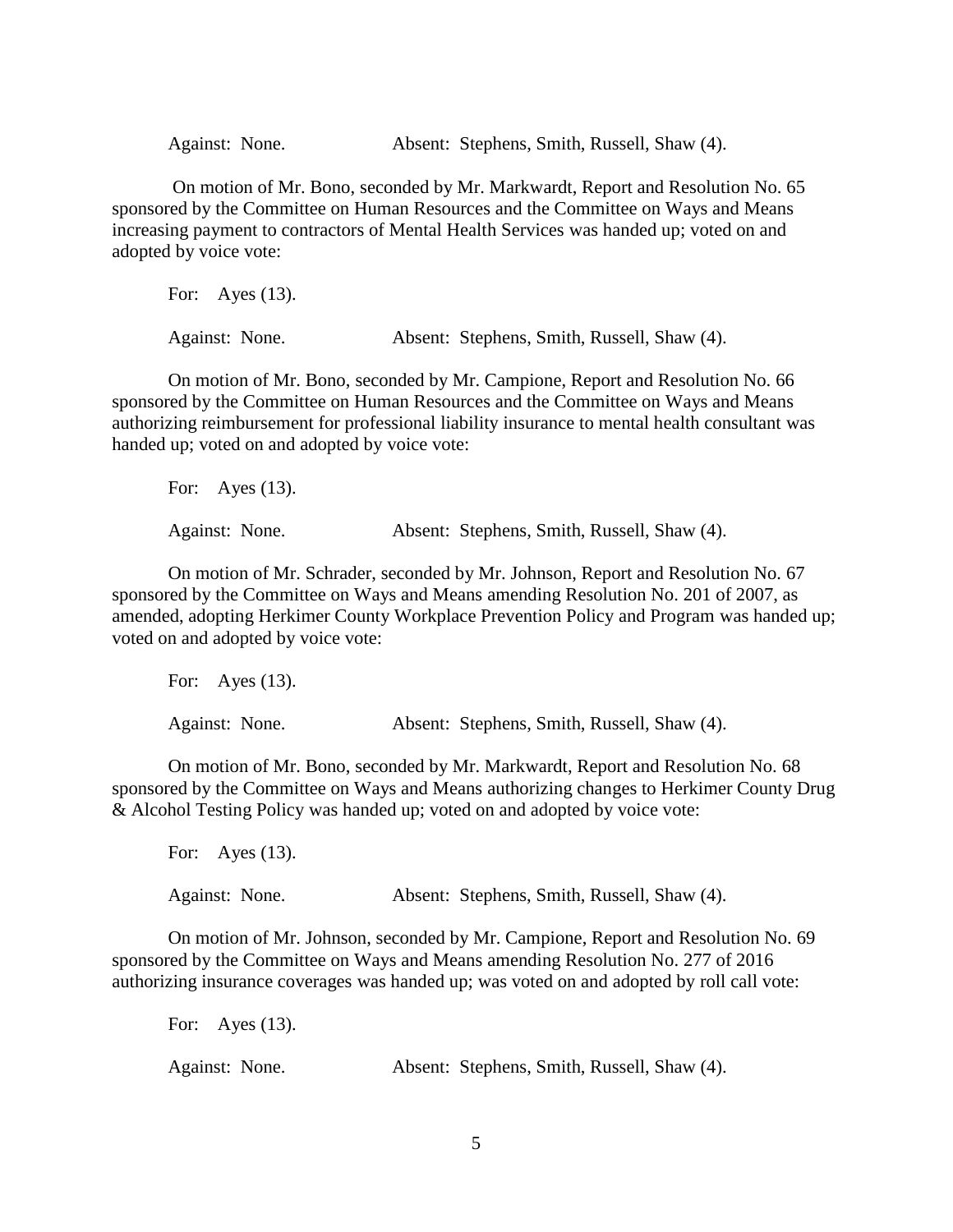On motion of Mr. Weakley, seconded by Mr. Malta, Report and Resolution No. 70 sponsored by the Committee on County Planning and Development and the Committee on Ways and Means in connection with application for funding for Herkimer County Rural Transit-Old Forge Circulator Shuttle Project was handed up; voted on and adopted by voice vote:

For: Ayes (13).

Against: None. Absent: Stephens, Smith, Russell, Shaw (4).

On motion of Mr. Markwardt, seconded by Mr. Bono, Report and Resolution No. 71 sponsored by the Committee on Human Resources and the Committee on Ways and Means authorizing extension of contract for co-location/collaboration of Behavioral Health and Child Protective Services was handed up; voted on and adopted by voice vote:

For: All ayes  $(13)$ . Against: None. Absent: Stephens, Smith, Russell, Shaw (4).

On motion of Mr. Campione, seconded by Mr. Schrader, Report and Resolution No. 72 sponsored by the Committee on Highways rejecting bids and awarding bid for Truck-Tractor Cab and Chassis for Herkimer County Highway Department was handed up; voted on and adopted by voice vote:

For: Ayes (13). Against: None. Absent: Stephens, Smith, Russell, Shaw (4).

On motion of Mr. Johnson, seconded by Mr. Weakley, Report and Resolution No. 73 sponsored by the Committee on Administration/Veterans' Affairs and the Committee on Ways and Means authorizing use of voting machines and equipment for school districts was handed up; voted on and adopted by voice vote:

For: Ayes (13). Against: None. Absent: Stephens, Smith, Russell, Shaw (4).

On motion of Mr. Bono, seconded by Mr. Keeler, Report and Resolution No. 74 sponsored by the Committee on Public Safety/Emergency Management and the Committee on Ways and Means authorizing renewal of contract for sale of food products between State Dept. of Correctional Services and the County was handed up; voted on and adopted by voice vote:

| For: Ayes $(13)$ . |                                             |
|--------------------|---------------------------------------------|
| Against: None.     | Absent: Stephens, Smith, Russell, Shaw (4). |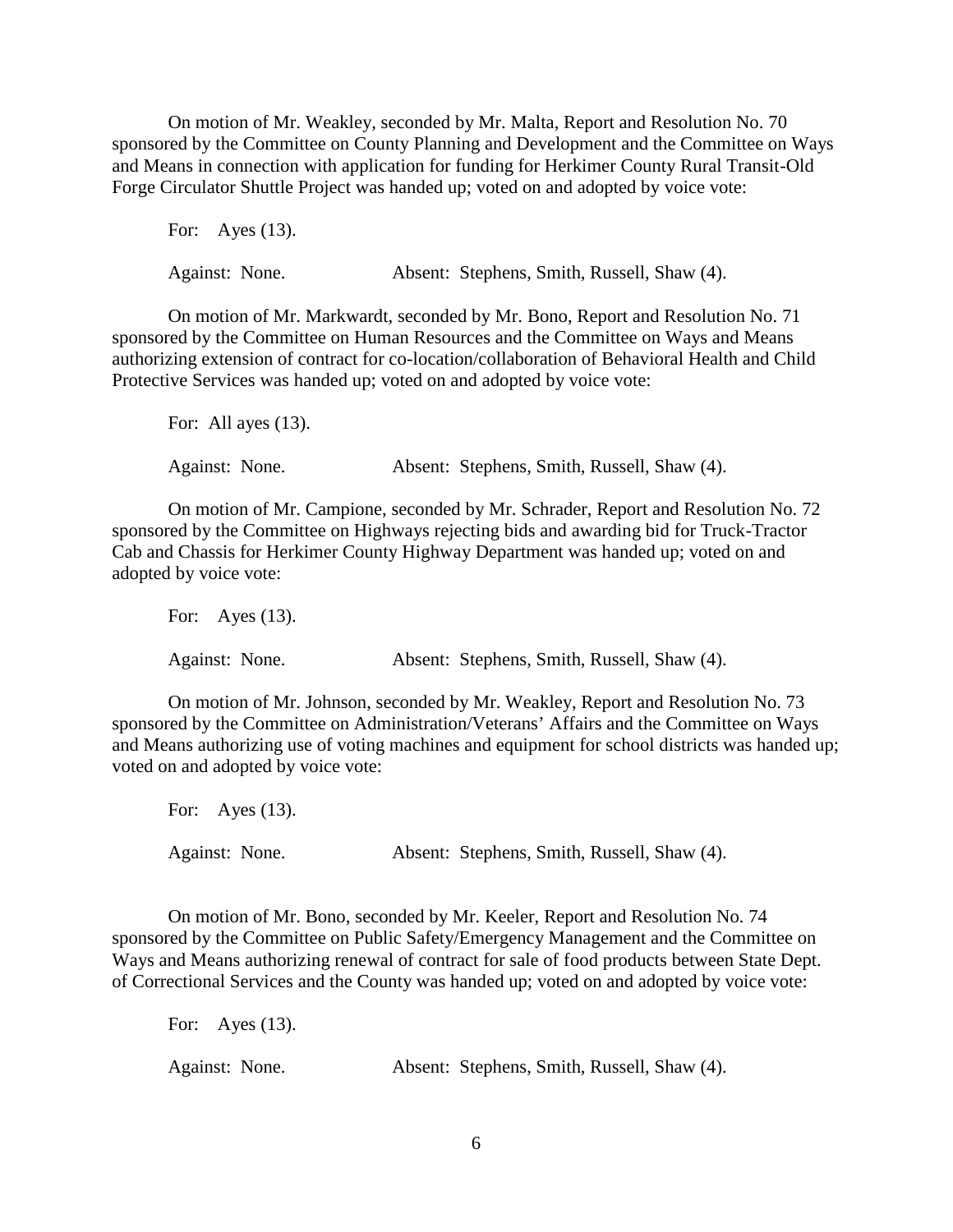On motion of Mr. Bono, seconded by Mr. Keeler, Report and Resolution No. 75 sponsored by the Committee on Public Safety/Emergency Management and the Committee on Ways and Means authorizing contract for provision of new 911 Phone System and appropriating funds was handed up; voted on and adopted by roll call vote:

For: Malta, Markwardt, Schrader, Wellington, Johnson, Keeler, Brezinski, Manno, Bono, Ackerman, Peplinski, Campione, Weakley (13).

Against: None. Absent: Stephens, Smith, Russell, Shaw (4).

On motion of Mr. Campione, seconded by Mr. Keeler, Report and Resolution No. 76 sponsored by the Committee on Public Safety/Emergency Management and the Committee on Ways and Means amending contract for professional services in connection with McCauley Mountain Communications Tower was handed up; voted on and adopted by voice vote:

For: Ayes (13)

Against: None. Absent: Stephens, Smith, Russell, Shaw (4).

On motion of Mr. Schrader, seconded by Mr. Ackerman, Report and Resolution No. 77 sponsored by the Committee on Public Safety/Emergency Management and the Committee on Administration/Veterans' Affairs opposing Governor's 2017 Proposal for Raising the Age of Criminal Responsibility was handed up; discussion was held; was voted on and adopted by voice vote:

For: Ayes (13). Against: None. Absent: Stephens, Smith, Russell, Shaw (4).

On motion of Mr. Bono, seconded by Mr. Keeler, Report and Resolution No. 78 sponsored by the Committee on Public Safety/Emergency Management and the Committee on Ways and Means authorizing appraisal of Former P & C Site in the Village and Town of Herkimer was handed up; voted on and adopted by voice vote:

For: Ayes (13). Against: None. Absent: Stephens, Smith, Russell, Shaw (4).

On motion of Mr. Bono, seconded by Mr. Markwardt, Report and Resolution No. 79 sponsored by the Committee on Ways and Means and the Committee on Public Safety/Emergency Management amending Salary Schedule No. II was handed up; voted on and adopted by roll call vote:

For: Malta, Markwardt, Schrader, Wellington, Johnson, Keeler, Brezinski, Manno, Bono, Ackerman, Peplinski, Campione, Weakley (13).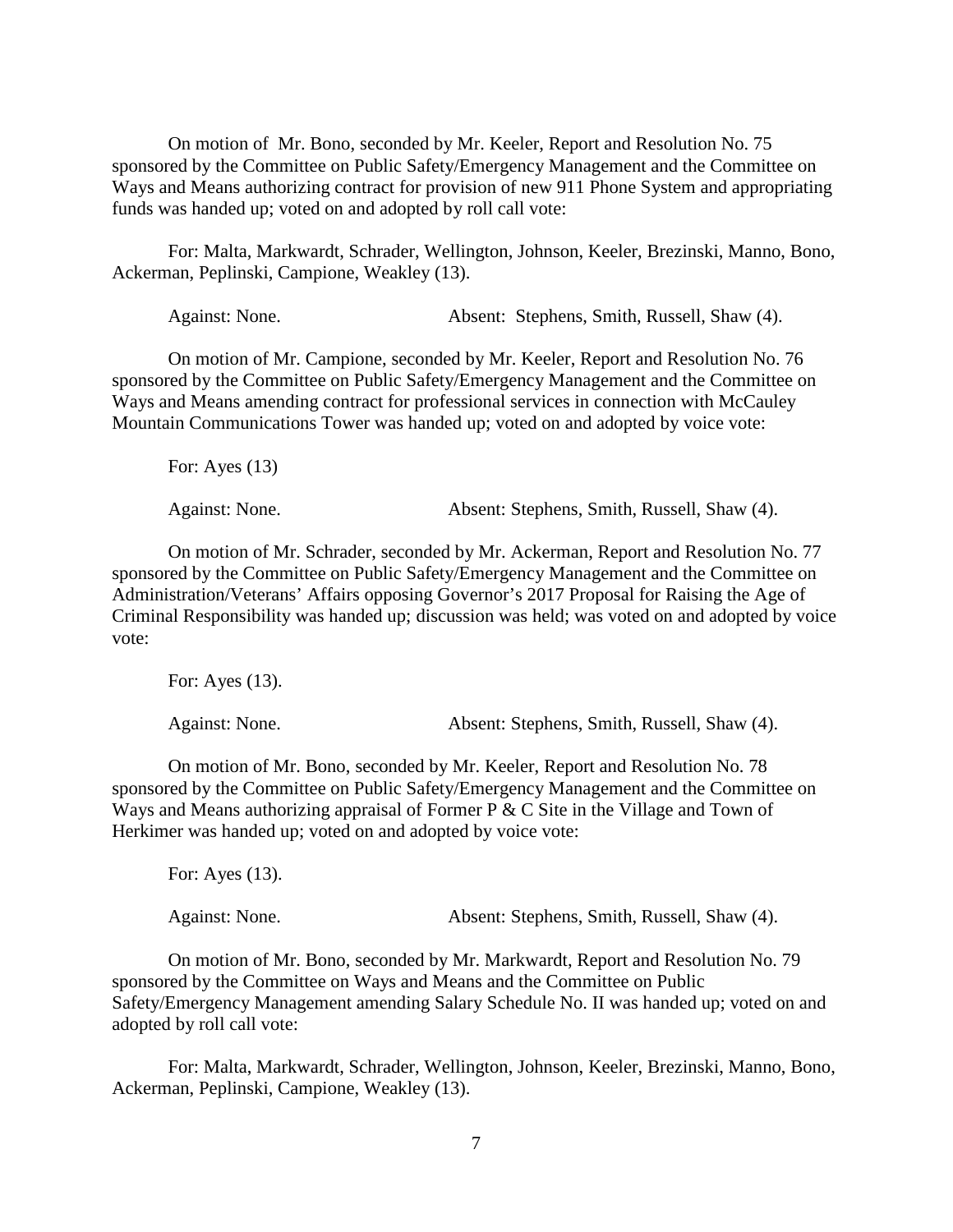Against: None. Absent: Stephens, Smith, Russell, Shaw (4).

On motion of Mr. Markwardt, seconded by Mr. Johnson, Report and Resolution No. 80 sponsored by the Committee on Ways and Means and the Committee on Human Resources amending Salary Schedule No. III was handed up; voted on and adopted by roll call vote:

For: Malta, Markwardt, Schrader, Wellington, Johnson, Keeler, Brezinski, Manno, Bono, Ackerman, Peplinski, Campione, Weakley (13).

Against: None. Absent: Stephens, Smith, Russell, Shaw (4).

On motion of Mr. Bono, seconded by Mr. Johnson, Report and Resolution No. 81 sponsored by Committee on County Planning and Development and Committee on Ways and Means extending Safe Harbor Grant for Herkimer County Youth Bureau as handed up; voted on and adopted by voice vote:

| For: Ayes $(13)$ . |  |  |                                             |
|--------------------|--|--|---------------------------------------------|
| Against: None.     |  |  | Absent: Stephens, Smith, Russell, Shaw (4). |

On motion of Mr. Bono, seconded by Mr. Johnson, Report and Resolution No. 82 sponsored by the Committee on Administration/Veterans Affairs and the Committee on Ways and Means authorizing Home Rule Request was handed up; voted on and adopted by voice vote:

For: Ayes (13). Against: None. Absent: Stephens, Smith, Russell, Shaw (4).

On motion of Mr. Ackerman, seconded by Mr. Wellington, Report and Resolution No. 83 sponsored by the Committee on Ways and Means amending Resolution No. 93 of 2016 determining officers and employees of Herkimer County required to file financial disclosure forms was handed up; voted on and adopted by voice vote:

For: Ayes (13). Against: None. Absent: Stephens, Smith, Russell, Shaw (4).

Chairman Peplinski stated that pursuant to Rule 6(12) they would proceed with comments by legislators. There were no comments.

At 7:50 p.m. on motion of Mr. Manno, seconded by Mr. Wellington, the Legislature adjourned to Wednesday, April 5, 2017 at 2:00 p.m.

Carole LaLonde, Clerk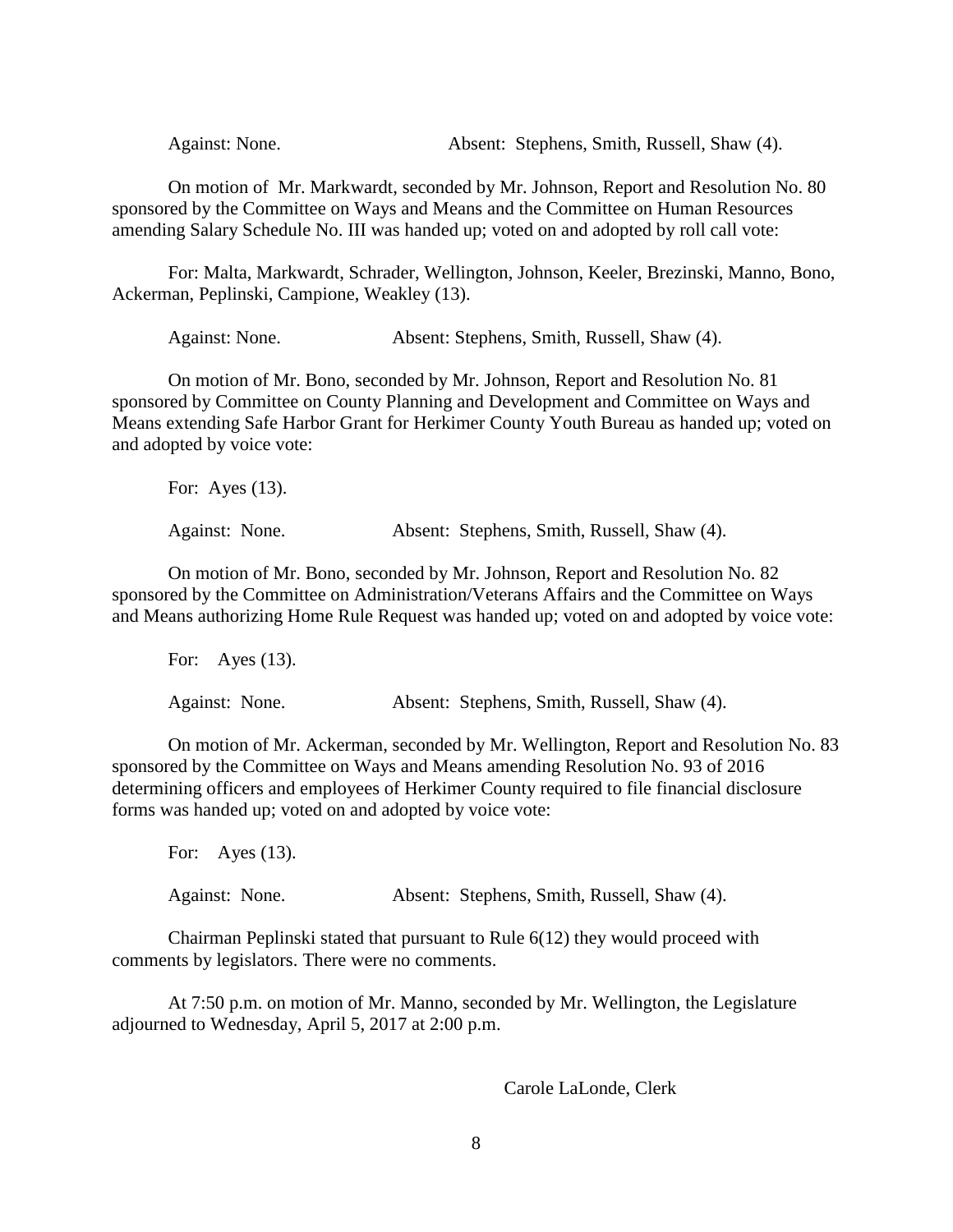

# REPORT AND RESOLUTION APPOINTING MEMBER TO REGIONAL FISH AND WILDLIFE MANAGEMENT BOARD

#### **Sponsored by: Committee on Natural Resources**

RESOLVED, that the appointment of Bernard Peplinski, Sr., 793 State Rte. 51, Ilion, New York, to the Regional Fish and Wildlife Management Board, made by the Chairman of the Legislature, by letter dated January 24, 2017, be and hereby is, ratified and confirmed on said Board for representative of the Legislature, which term shall expire on December 31, 2017; and, be it further

RESOLVED, that certified copies of this Resolution be forwarded to the Regional Supervisor of Fish and Wildlife at Region 6 of the New York State Department of Environmental Conservation and Bernard Peplinski, Sr.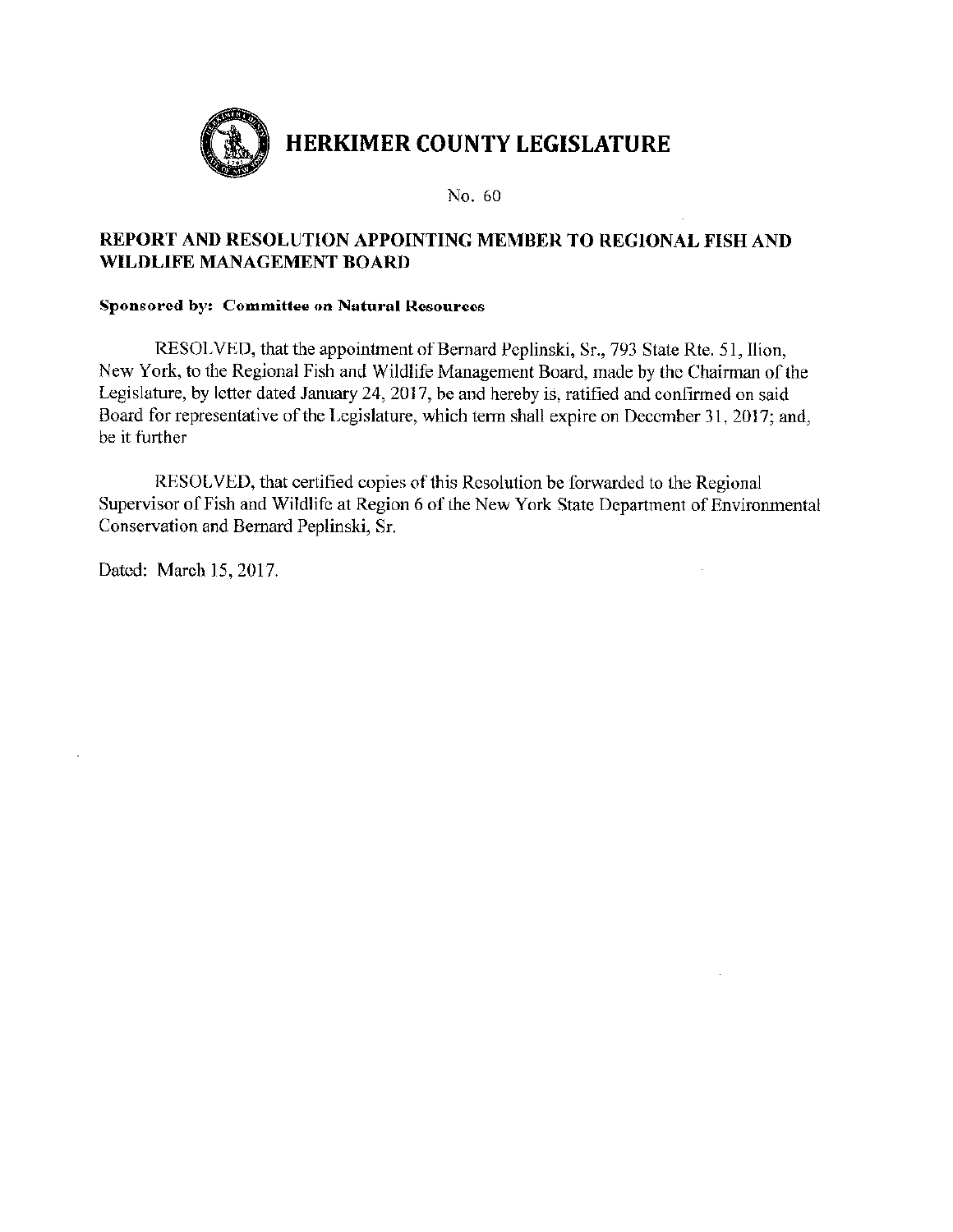

# REPORT AND RESOLUTION APPOINTING MEMBER TO REGIONAL FISH AND WILDLIFE MANAGEMENT BOARD

# Sponsored by: Committee on Natural Resources

RESOLVED, that the appointment of Bruce Weakley, PO Box 474, Poland, New York, as landowner representative to the Regional Fish and Wildlife Management Board, made by the Chairman of the Legislature, by letter dated January 24, 2017, be and hereby is, ratified and confirmed, which term shall expire on December 31, 2018; and, be it further

RESOLVED, that certified copies of this Resolution be forwarded to the Regional Supervisor of Fish and Wildlife at Region 6 of the New York State Department of Environmental Conservation and Bruce Weakley.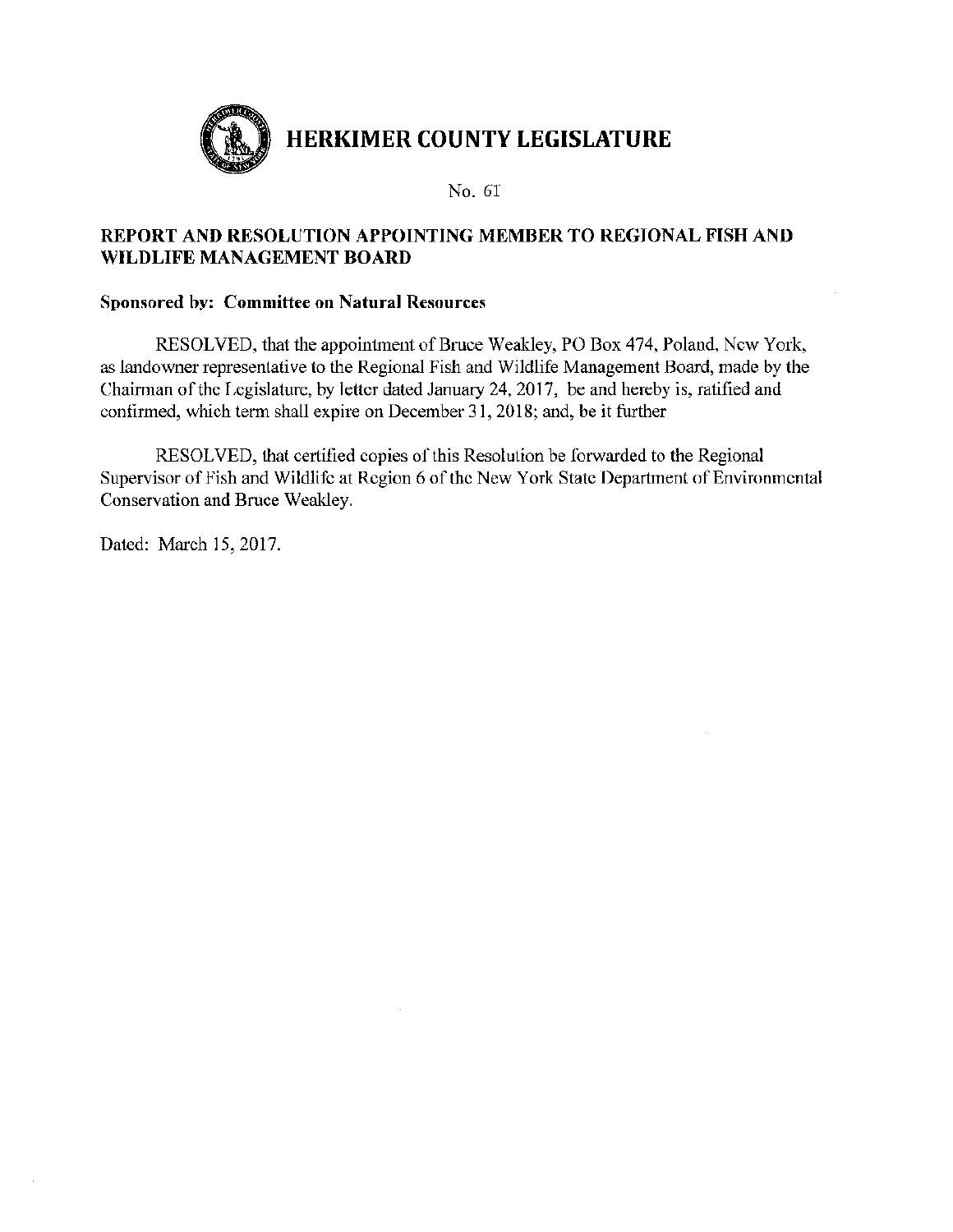

## REPORT AND RESOLUTION AUTHORIZING TRANSFERS OF FUNDS IN 2017 **BUDGET**

#### Sponsored by: Committee on Ways & Means

WHEREAS, your Committee on Ways and Means, to which was referred communications from Sheri Ferdula, Budget Officer, dated February 15, 2017 and February 27, 2017 submitting requests for transfers of funds, reports that we have examined said communications, inquired into the subject matters thereof, and recommend that said transfers be made and offer the following Resolution:

RESOLVED, that the Herkimer County Treasurer be, and she hereby is, authorized and directed to transfer the following sums from and to the following accounts in the 2017 Budget:

| \$873.75    | From: | A4189L.81000, Lead Prevention, Retirement                  |
|-------------|-------|------------------------------------------------------------|
|             | To:   | A4189L.41000, Lead Prevention, Supplies                    |
| \$692.14    | From: | A4189L.83000, Lead Prevention, Social Security             |
|             | To:   | A4189L.41000, Lead Prevention, Supplies                    |
| \$928.01    | From: | A4189L.83500, Lead Prevention, Medicare                    |
|             | To:   | A4189L.41000, Lead Prevention, Supplies                    |
| \$727.63    | From: | A4189L.86000, Lead Prevention, Health Insurance            |
|             | To:   | A4189L.41000, Lead Prevention, Supplies                    |
| \$488.00    | From: | A4320.44000-455, Mental Health, Miscellancous              |
|             |       | Contractual Expense                                        |
|             | To:   | A4320.22000, Mental Health, Computer Equipment             |
| \$2,466.00  | From: | A3170.44000, Correctional Institution, Contracted Services |
|             | To:   | A3110.25000, Sheriff, Other Equipment                      |
| \$10,124.00 | From: | A3170.44000, Correctional Institution, Contracted Services |
|             | To:   | A3150.25000, Jail, Other Equipment                         |

#### and, be it further

RESOLVED, that certified copies of this Resolution be forwarded to the Herkimer County Treasurer, Auditor, Budget Officer, Director of Public Health and Director of Community Services.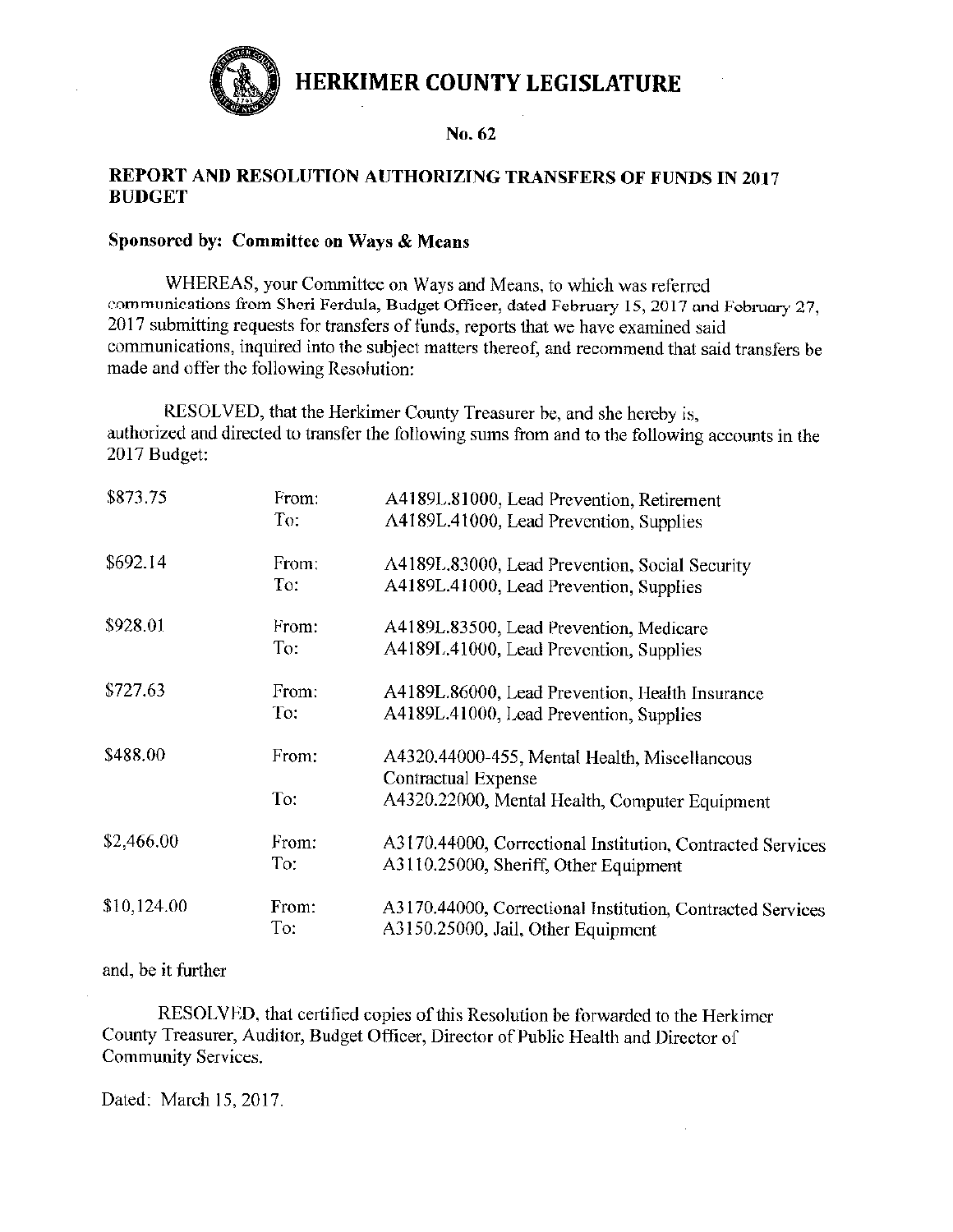

# REPORT AND RESOLUTION AUTHORIZING TRANSFERS OF FUNDS IN 2016 **BUDGET IN CONNECTION WITH EARLY INTEVENTION PROGRAM**

#### Sponsored by: Committee on Ways & Means

WHEREAS, your Committee on Ways and Means, to which was referred communications from Sheri Ferdula, Budget Officer, dated February 24, 2017 submitting a request for a transfer of funds for the Early Intervention Program for the Herkimer County Department of Public Health, reports that we have examined said communication, inquired into the subject matter thereof, and recommend that said transfer be made and offer the following Resolution:

RESOLVED, that the Herkimer County Treasurer be, and she hereby is. authorized and directed to transfer the following sums from and to the following accounts in the 2016 Budget:

\$50,000 From: A2960.44000, Education of Handicapped Children, Contracted Services To: A4059.44000, Early Intervention, Contracted Services.

and, be it further

RESOLVED, that certified copies of this Resolution be forwarded to the Herkimer County Treasurer, Auditor, Budget Officer and Director of Public Health.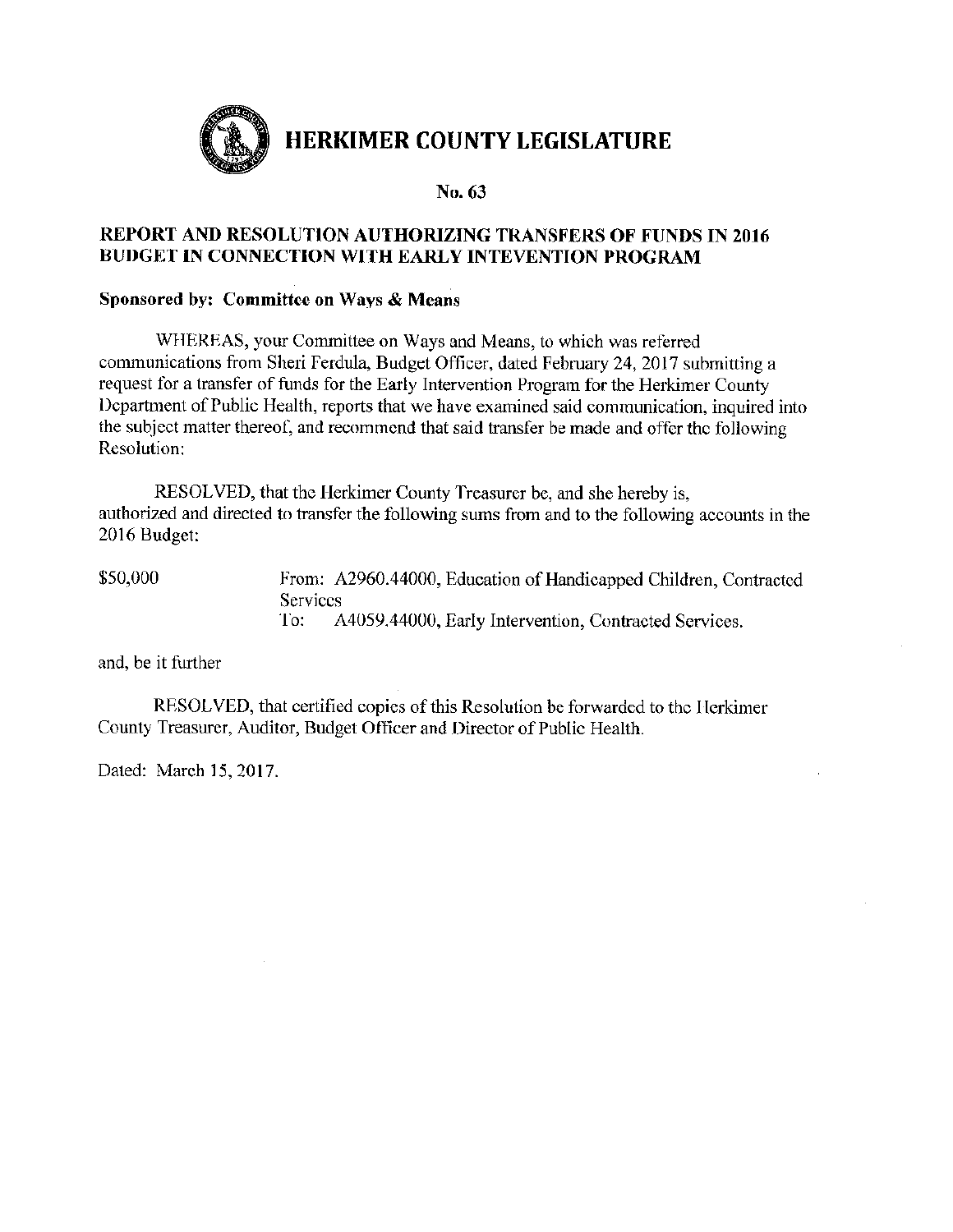No. 64

#### REPORT AND RESOLUTION CONCERNING SERVICES IN CONNECTION WITH THE **EXPANDED IN-HOME SERVICES FOR THE ELDERLY PROGRAM**

#### Sponsored by: Committee on Human Resources **Committee on Ways and Means**

WHEREAS, pursuant to resolutions previously adopted, contracts were authorized between the Herkimer County Office for the Aging and At Home Care, Inc., the Department of Social Services. Home Aide Services for Central Adirondacks (HASCA), Superior Home Health Care and Resource Center for Independent Living, and U.S. Care Systems for said contractors to provide services for the Expanded In-Home Services for the Elderly Program (EISEP); and

WHEREAS, by communication dated February 15, 2017, from Kathy L. Fox, Director of the Office for the Aging, this Legislature is advised of a request to enter into renewal of the aforesaid contracts for the period of April 1, 2017 to March 31, 2018, with funding at 75/25%, with the Office for Aging to provide the local match for aide services for RCIL, HASCA and Superior, and with DSS to provide the local match for their allocation; now, therefore, be it

#### RESOLVED:

- 1. That contracts be entered into between the Herkimer County Office for the Aging and the agencies listed to provide services for the Expanded In-Home Services for the Elderly Program (EISEP) as follows:
- At Home Care will be contracted for aide services estimated to be \$50,000; the hourly rate will be  $\bullet$ \$24.28 for Level 1 and \$24.59 for Level 2.
- DSS will provide case management services for up to a total amount of \$65,000 with state aid reimbursement of 75%, up to \$48,750.
- Superior Home Health Care will be contracted for aide services estimated to be \$78,000; the ۰ hourly rate is \$20.00.
- HASCA will be contracted for aide services estimated to be \$28,000; the hourly rate will be \$23.68
- Resource Center for Independent Living will be contracted for services estimated to be \$47,000;  $\bullet$ the hourly rates will be \$16.50 for the Basic rate and \$18.00 for the Enhanced rate.
- U.S. Care Systems will be contracted for services estimated to be \$60,000; the hourly rate will be  $\bullet$ \$20.75.

2. That all contracts shall state that payments are based on availability of state aid and will include a 60 day cancellation of contract clause;

3. That the Chairman of this Legislature is hereby authorized to execute said agreement on behalf of the County of Herkimer;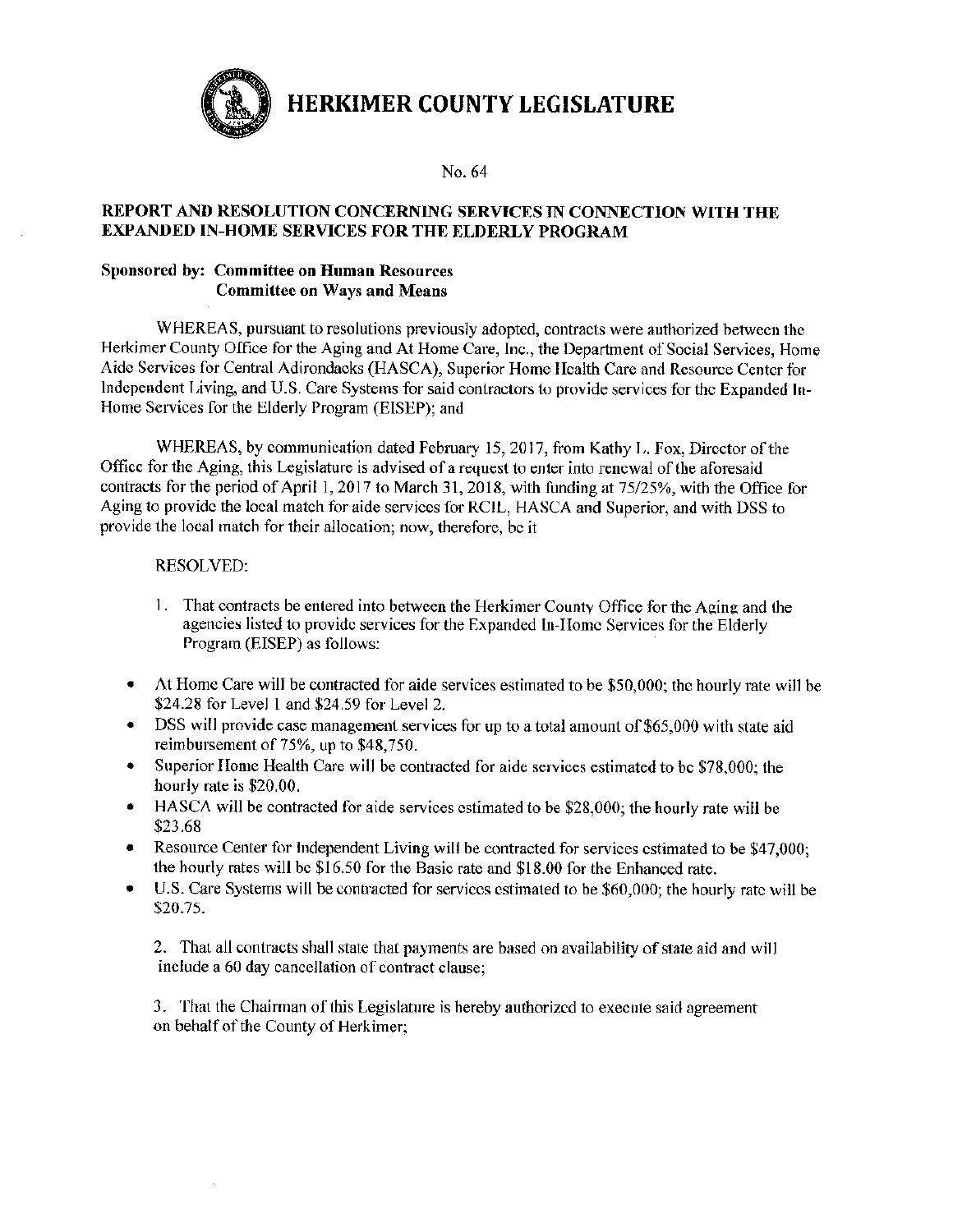Page II

4. That certified copies of this Resolution be forwarded to the Herkimer County Treasurer, Auditor, Budget Officer, Director of the Office for the Aging, Commissioner of Social Services, At Home Care, Inc., Superior Home Health Care, Home Aide Service of the Central Adirondacks, the Resource Center for Independent Living and U.S. Care Systems.

 $\bar{z}$ 

Dated: March 15, 2017.

 $\bar{z}$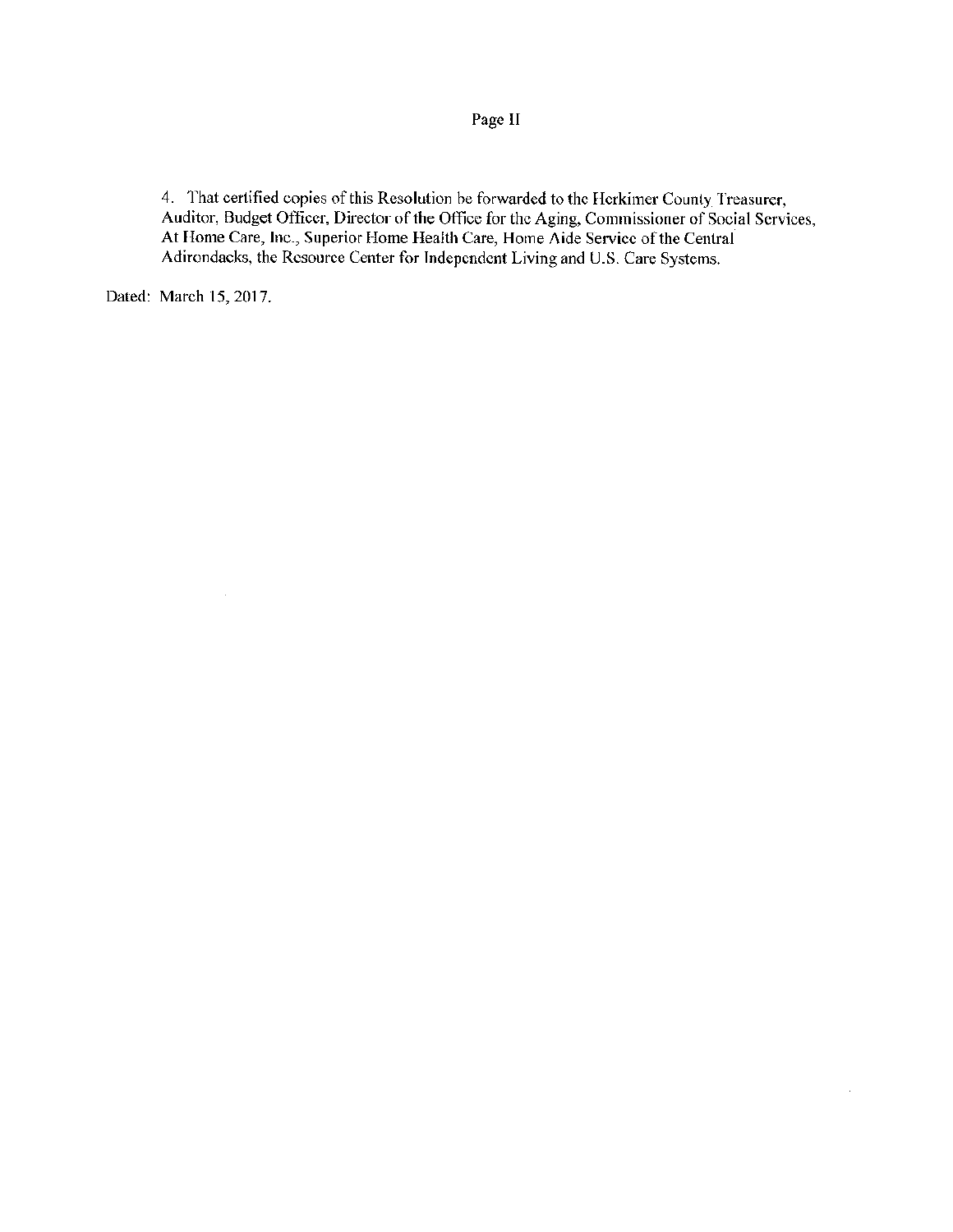

No.  $65$ 

# REPORT AND RESOLUTION INCREASING PAYMENT TO CONTRACTORS OF **MENTAL HEALTH SERVICES**

### **Sponsored by: Committee on Human Resources Committee on Ways and Means**

WHEREAS, by letter dated February 23, 2017, Kristen Snyder-Branner, Director of Community Services, has requested approval for increases in the hourly rates paid to consulting psychiatrists and other consulting counselors, with whom contracts have been entered into pursuant to resolutions previously adopted; and

WHEREAS, said resolutions provide for hours worked and compensation for said contractors; now, therefore, be it

RESOLVED, that the current hourly rate for consulting psychiatrists be increased from \$132.65 to \$134.64, effective January 1, 2017, and the contracts of each of said contractors be revised to reflect such increase; and, be it further

RESOLVED, that the current hourly rate for other consulting counselors be increased from \$33.96 to \$34.47, effective January 1, 2017, and the contracts of each of said contractors be revised to reflect such increase; and, be it further

RESOLVED, that certified copies of this Resolution be forwarded to the Herkimer County Treasurer, Auditor, Budget Officer, Personnel Officer and Director of Community Services.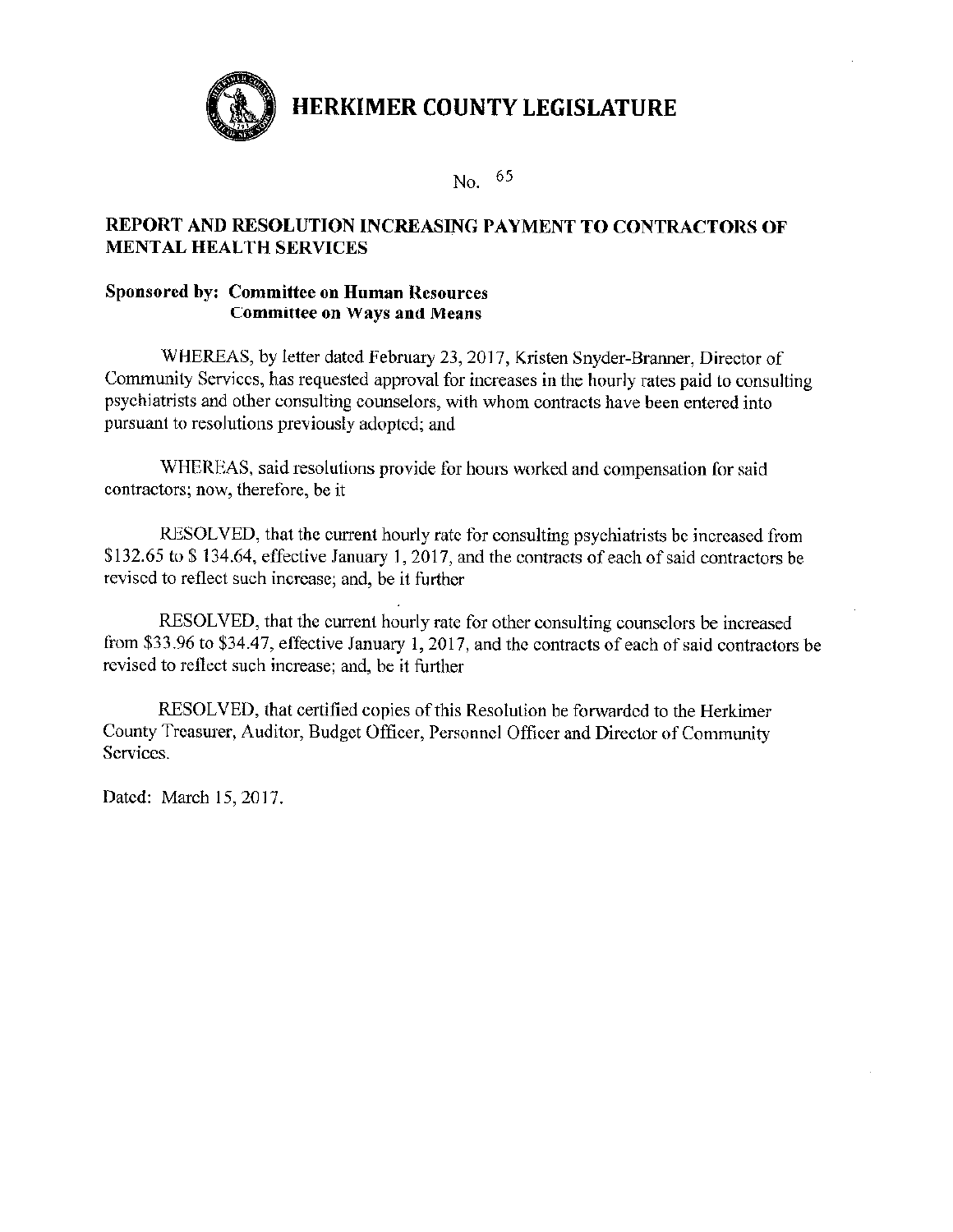

No. 66

# REPORT AND RESOLUTION AUTHORIZING REIMBURSEMENT FOR PROFESSIONAL LIABILITY INSURANCE TO MENTAL HEALTH CONSULTANT

#### **Sponsored by: Committee on Human Resources Committee on Ways and Means**

WHEREAS, Dr. Vinay Patil is a psychiatrist under contract to provide services to Herkimer County Mental Health Services; and

WHEREAS, by letter dated February 27, 2017, Kristen Snyder-Branner, Director of Community Services, has requested that Dr. Patil be reimbursed for a sum not to exceed \$1,500 annually for professional liability insurance in connection with special psychiatric services provided to inmates at the Herkimer County Correctional Facility; and

WHEREAS, your Committees have taken this matter under consideration and recommend said reimbursement; now, therefore, be it

RESOLVED, that Dr. Vinay Patil, be and he hereby is, authorized to receive reimbursement, upon receipt of proper documentation for a sum not to exceed \$1,500 annually for professional liability insurance associated with special psychiatric services provided to inmates at the Herkimer County Correctional Facility; and, be it further

RESOLVED, that certified copies of this Resolution be forwarded to the Herkimer County Treasurer, Auditor, Budget Officer and Director of Community Services.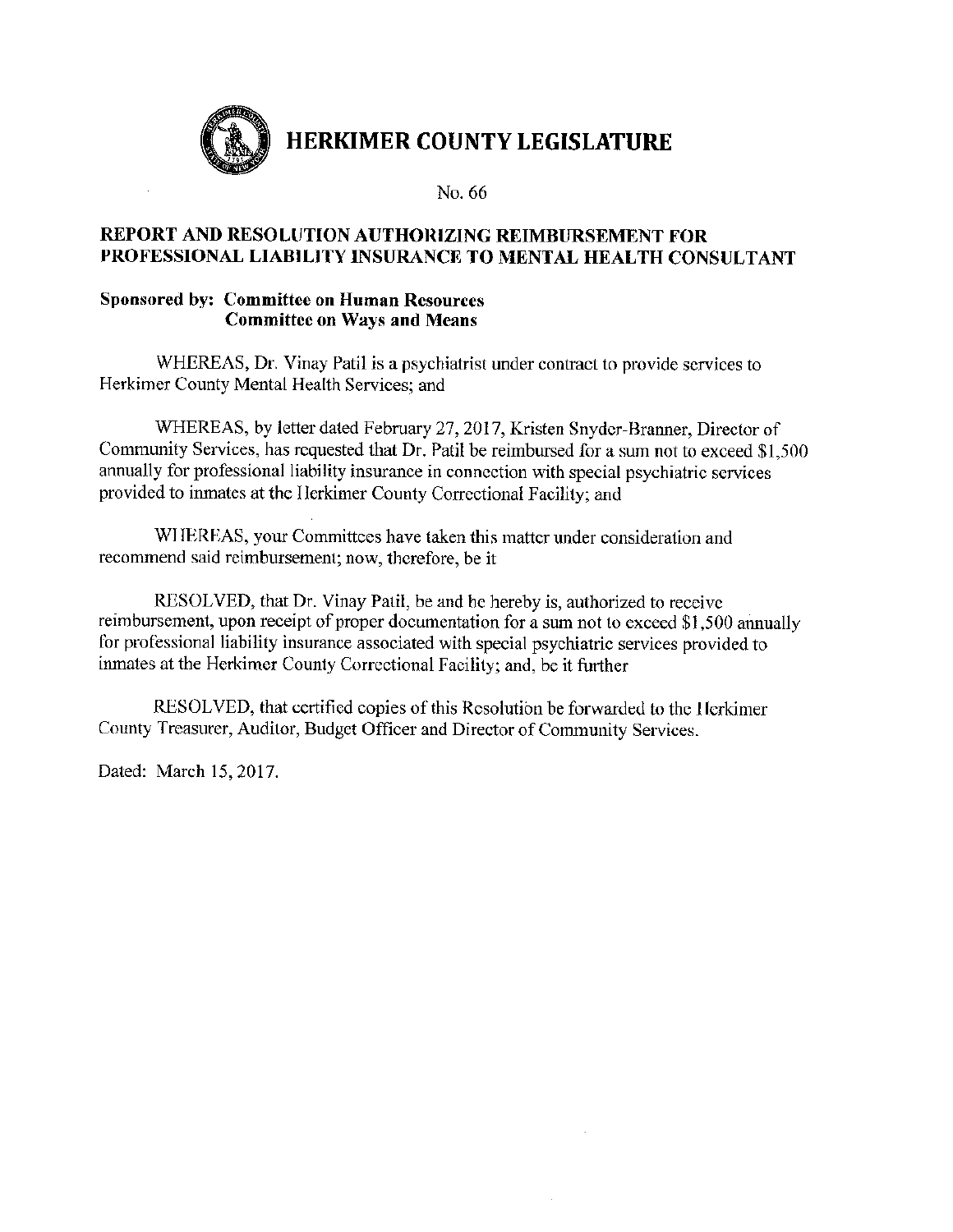

#### REPORT AND RESOLUTION AMENDING RESOLUTION NO. 201 OF 2007, AS AMENDED ADOPTING HERKIMER COUNTY WORKPLACE PREVENTION POLICY AND PROGRAM

#### Sponsored by: Committee on Ways and Means

WHEREAS, by Resolution No. 201, duly adopted on August 15, 2007, a Herkimer County Workplace Violence Prevention Policy was adopted, which policy was last amended by Resolution No. 155 of 2011; and

WHEREAS, by letter dated February 6, 2017, from Steven R. Billings, Personnel Officer, this Legislature is advised of a request for certain changes and corrections to said Policy; now. therefore, be it

RESOLVED, that Resolution No. 201 of 2007, as last amended by Resolution No. 155 of 2011, is further amended as follows:

- Remove references to the Country Manor facility
- Remove two risk factors identified in the Policy due to the installation of card  $\bullet$ readers that remove said risk
- Correct a typo for Public Health reception area that should read "third floor", not  $\bullet$ "second floor" as indicated in the current policy

and, be it further

RESOLVED, that in all other respects, Resolution No. 201 of 2007, as last amended by Resolution No. 155 of 2011, is hereby ratified and confirmed; and, be it further

RESOLVED, that certified copies of this Resolution be forwarded to the Personnel Officer and each department head.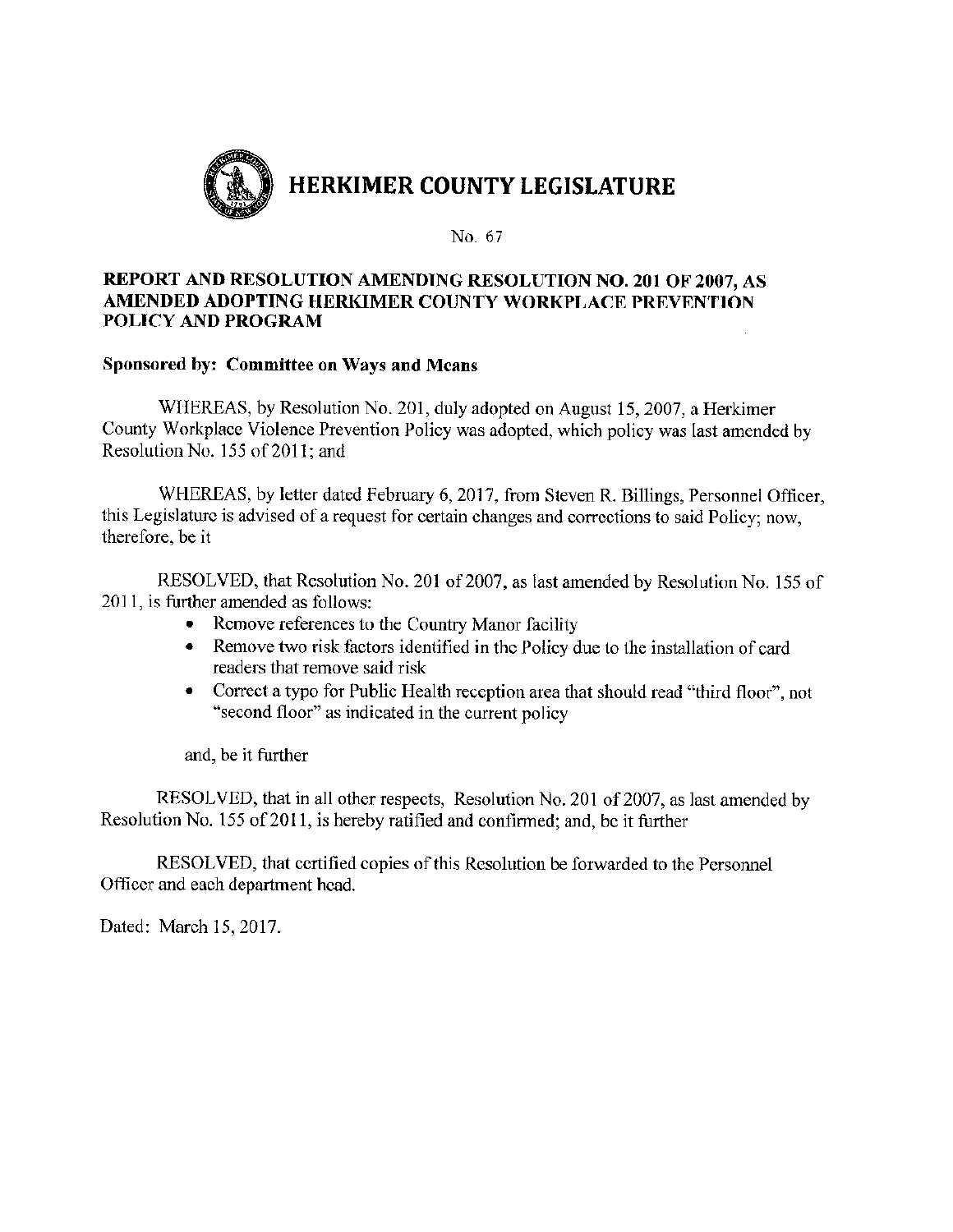

# REPORT AND RESOLUTION AUTHORIZING CHANGES TO HERKIMER COUNTY **DRUG & ALCOHOL TESTING POLICY**

#### Sponsored by: Committee on Ways and Means

WHEREAS, by letter dated February 15, 2017, Steven R. Billings, Personnel Officer, has requested certain changes to the Herkimer County Drug and Alcohol Testing Policy; and

WHEREAS, said letter further advises that the County Highway Department and the Herkimer County Sewer District have deemed certain titles to be safety sensitive and asked that these titles be included in the Drug & Alcohol Testing Policy; now, therefore, be it

RESOLVED, that the Herkimer County Drug & Alcohol Testing Policy is hereby amended as follows:

- Include the titles Stockroom Helper, Traffic Control Device Foreperson and Traffic Control Device Assistant to Appendix B
- Add titles Chief Wastewater Treatment Plant Operator and Assistant Wastewater  $\bullet$ Treatment Plan Operator to Appendix C.

and, be it further

RESOLVED, that certified copies of this Resolution be forwarded to the Personnel Officer and each department head.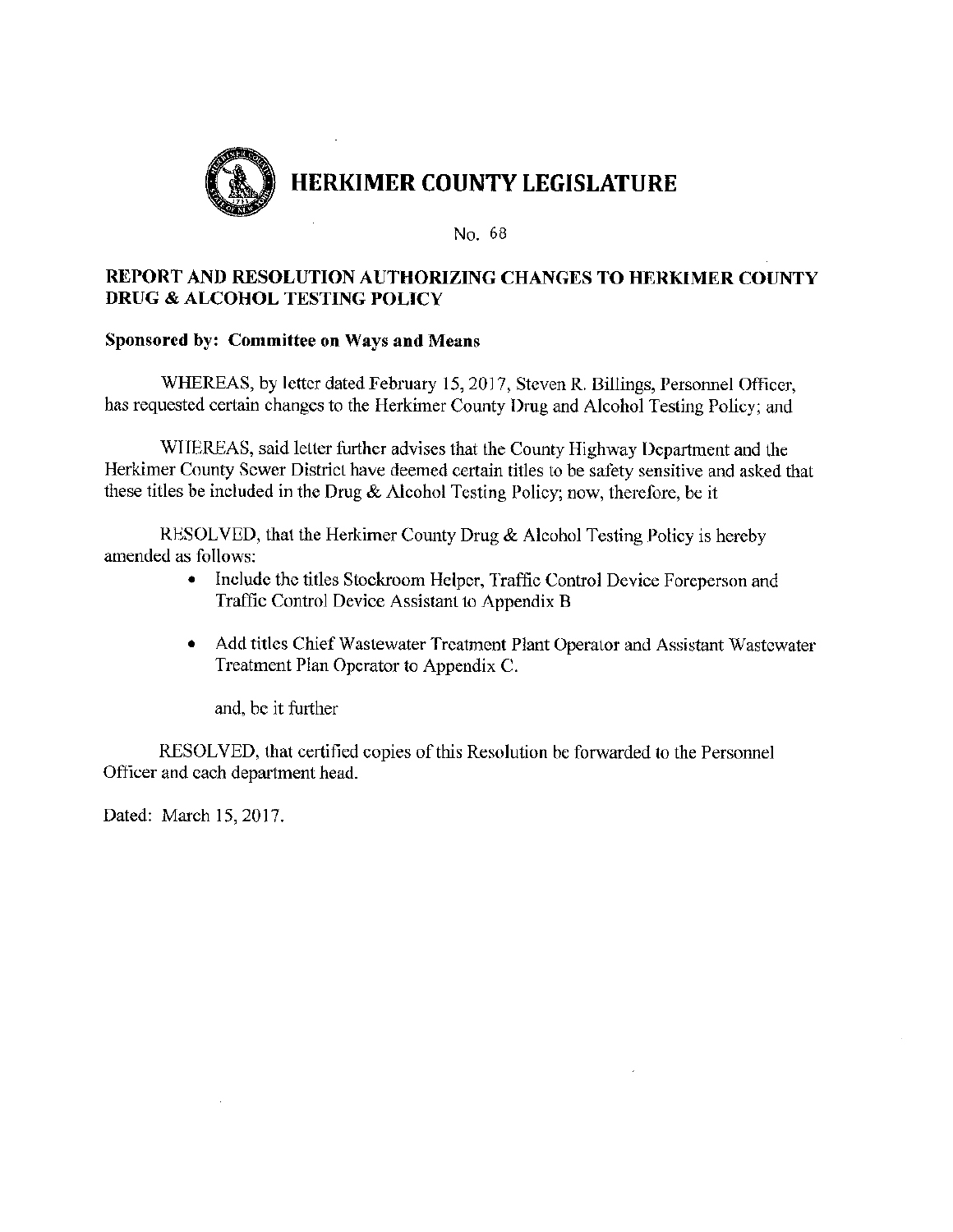

## **REPORT AND RESOLUTION AMENDING RESOLUTION NO. 277 OF 2016 AUTHORIZING INSURANCE COVERAGES**

#### Sponsored by: Committee on Ways and Means

WHEREAS, by Resolution No. 277 adopted on November 16, 2016, this Legislature authorized policies for insurance coverages for the County for the year beginning December 9, 2016 through December 9, 2017; and

WHEREAS, by letter dated February 15, 2017, Sheri A. Ferdula, Budget Officer, has recommended that due to an increase in the occurrence of cyber infiltration and ransomware attacks, Cyber Insurance offered through the County's carrier NYMIR, c/o Mang/NBT Insurance, may be beneficial for the County; and

WHEREAS, your Committee has considered said matter and recommends said additional insurance be purchased; now, therefore, be it

RESOLVED, that Resolution No. 277 adopted on November 16, 2017, is hereby amended to include Cyber Insurance coverage from NYMIR at an annual premium for 2017 in the amount of \$2,888, with coverage to include:

**Security Breach** - Limit Per Occurrence @ \$50,000/Aggregate Limit @ \$50,000 with a \$1,000 deductible (per claim) which covers:

- Data Restoration and Data Recreation
- Notification Costs to comply with State and Federal requirements
- Credit Monitoring
- PR Firm to assist in the response to the public

**Network Security Liability** – Limit Per Occurrence  $\omega$  \$100,000/Aggregate Limit  $\omega$  \$100,000 with a \$2,500 Deductible (per claim) which covers:

• Coverage for Cyber Security Breach Claims

And, be it further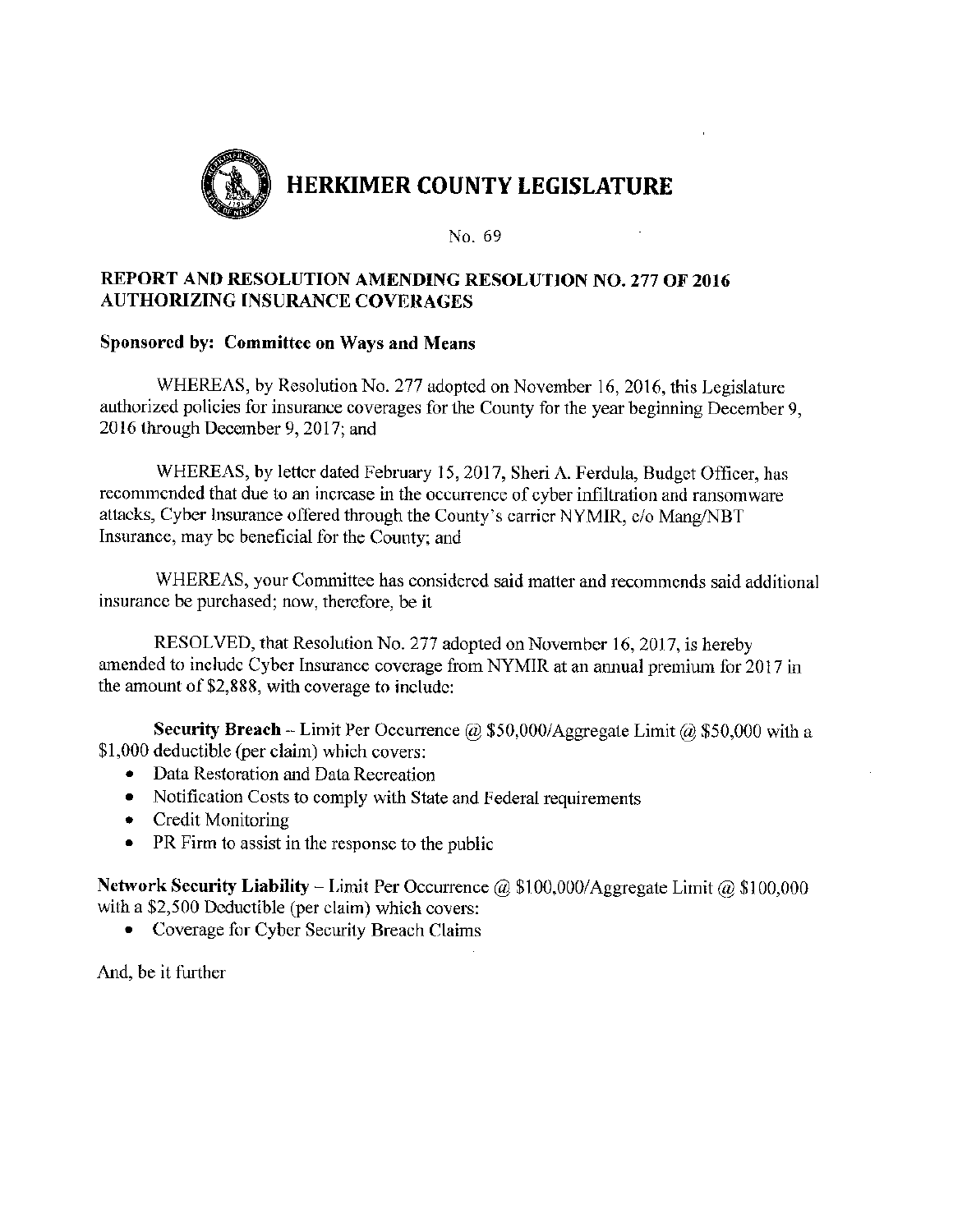## Page II

RESOLVED, that in all other respects, Resolution No. 277 of 2016 is hereby ratified and confirmed; and, be it further

RESOLVED, that the Chairman of this Legislature is hereby authorized to execute any documents on behalf of the County of Herkimer in order to bind and purchase said insurance coverage; and, be it further

 $\overline{a}$ 

 $\mathcal{A}$ 

RESOLVED, that certified copies of this Resolution be forwarded to the Herkimer County Treasurer, Auditor, Budget Officer and Mang/NBT Insurance Agency.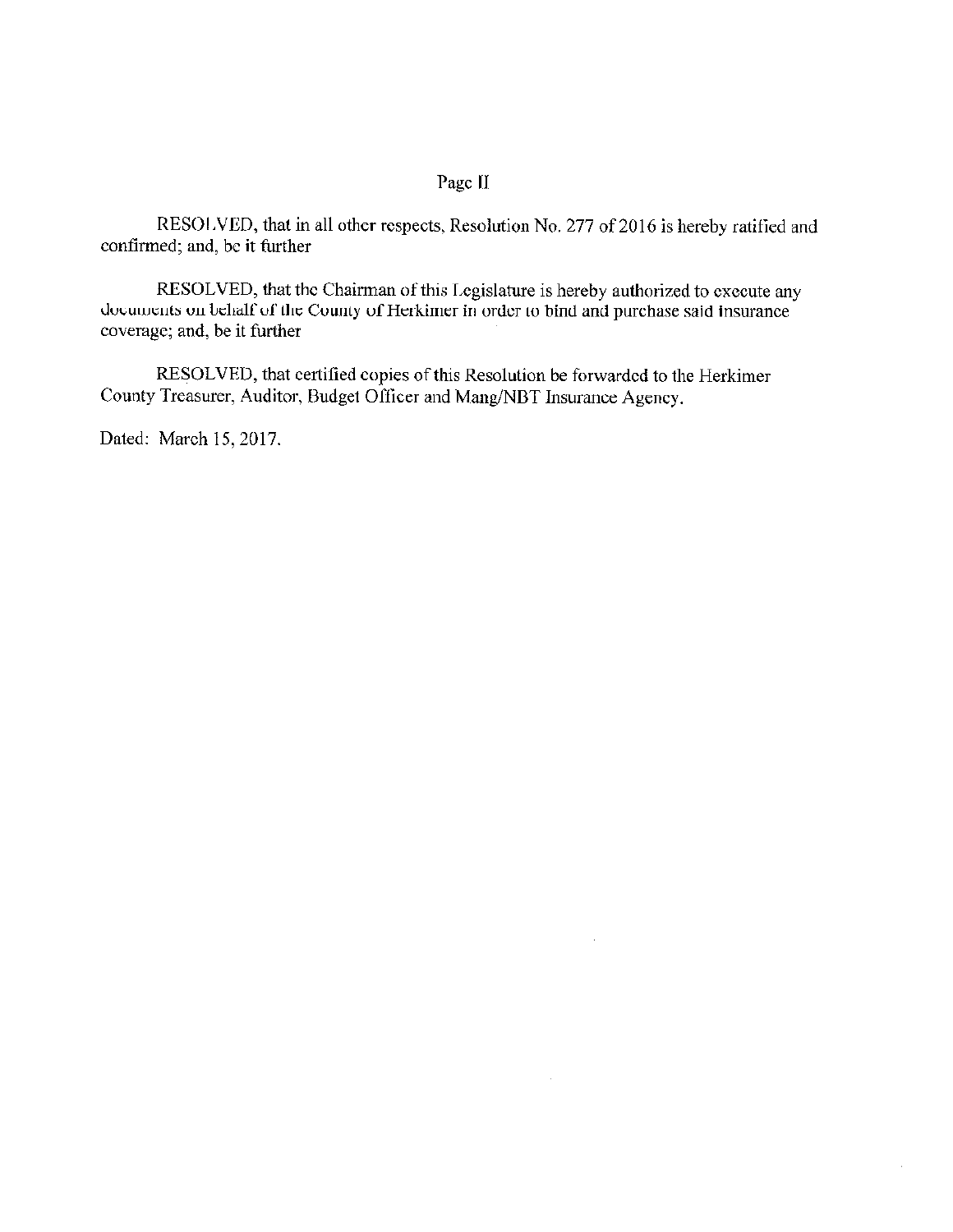

#### REPORT AND RESOLUTION IN CONNECTION WITH APPLICATION FOR FUNDING FOR THE HERKIMER COUNTY RURAL TRANSIT-OLD FORGE CIRCULATOR SHUTTLE **PROJECT**

#### Sponsored by: Committee on County Planning and Development **Committee on Ways and Means**

WHEREAS, pursuant to Resolutions No. 77 and 146 of 2015, a project entitled Herkimer County Rural Transit-Old Forge Circulator Pilot Shuttle was established to provide public mass transportation service to the area of northern Herkimer County in Old Forge and the Town of Webb for the 2015 and 2016 fiscal years, with funding provided by the New York State Department of Transportation, pursuant to Section 5311, Title 49 United States Code; and

WHEREAS, by letter dated February 15, 2017, Sheri Ferdula, Budget Officer, has submitted a request for the Chairman to execute a grant application for funding for said project for the years 2017 and 2018: and

WHEREAS, the anticipated cost for core summer service is estimated to be \$87,000 to \$90,000. with an optional fall 2017 and 2018 service at an additional cost of \$3,600 to \$14,100. The local share of the project will be provided by local match funds and the remaining half of the project cost or the total amount allowable, whichever is greater, will be paid for with FTA Section 5311 funding; now, therefore, be it

RESOLVED, that the Chairman of the Legislature is hereby authorized to act on behalf of Herkimer County to sign the grant application and related required documents to complete the grant application for funding from the New York State Department of Transportation to provide mass transportation through the Herkimer County Rural Transit Old Forge Circulator Shuttle for the years of 2017 and 2018; and, be it further

RESOLVED, that the Chairman of the Legislature is authorized to execute and file the application with the annual FTA Certifications and Assurances and other documents the NYSDOT requires before awarding a grant or cooperative agreement; and, be it further

RESOLVED, that the Chairman of the Legislature is authorized to execute any contract documents or agreements between the County of Herkimer, NYSDOT, Third Party subcontractors or operators, necessary to complete the public transportation project, subject to the approval of the Herkimer County Attorney; and, be it further

RESOLVED, that certified copies of this Resolution be forwarded to the Herkimer County Treasurer, Auditor, Budget Officer, Herkimer-Oneida Counties Transportation Study and the New York State Department of Transportation.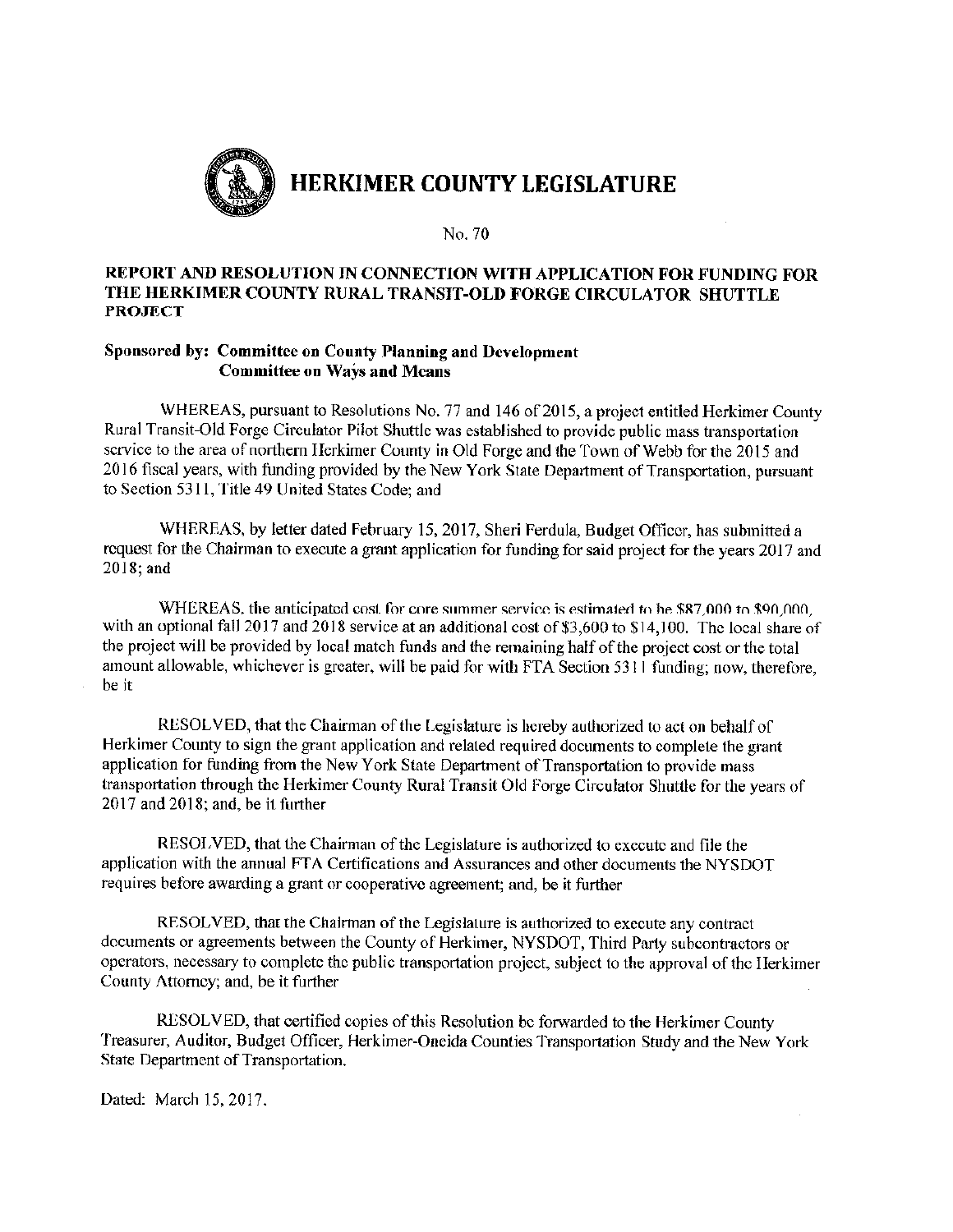

#### REPORT AND RESOLUTION AUTHORIZING EXTENSION OF CONTRACT FOR **CO-LOCATION/COLLABORATION OF BEHAVIORAL HEALTH AND CHILD** PROTECTIVE SERVICES

## **Sponsored by: Committee on Human Resources Committee on Ways and Means**

WHEREAS, by Resolution No. 95 of 2015, a two year contract was entered into with Kids Oneida, Inc. to provide behavioral health services to support the efforts of the Herkimer County Department of Social Services Child Protective Services staff, which was 100% reimbursed under the Federal Child Abuse Prevention and Treatment Act; and

WHEREAS, by letter dated February 13, 2017, Timothy J. Seymour, Commissioner of Social Services, has advised this Legislature that there are unexpended funds eligible to be claimed and requested an extension of said contract from May 1, 2017 to October 31, 2017 not to exceed a cost of \$36,500; now, therefore, be it

RESOLVED, that the Chairman of this Legislature and Commissioner of Social Services are hereby authorized to apply for federal Child Abuse Prevention and Treatment Act (CAPTA) funds in the amount of up to \$75,000 per year for a two-year period to be used to partner with a local behavioral health provider to support the efforts of the Herkimer County Department of Social Services Child Protective Services staff; and, be it further

RESOLVED, that the Chairman of this Legislature and Commissioner of Social Services are hereby authorized to execute an extension of the contract with Kids Oneida, Inc., 301 Main Street, Utica, New York 13501, for the period from May 1, 2017 to October 31, 2017 at a cost not to exceed \$36,500, to provide these behavioral health services to support the efforts of the Herkimer County Department of Social Services Child Protective Services staff, with said contract subject to the approval of the Herkimer County Attorney; and, be it further

RESOLVED, that said program shall continue so long as 100% reimbursement is available from the State of New York; and, be it further

RESOLVED, that certified copies of this Resolution be forwarded to the Herkimer County Treasurer, Auditor, Budget Officer, Commissioner of Social Services and Kids Oneida. Inc.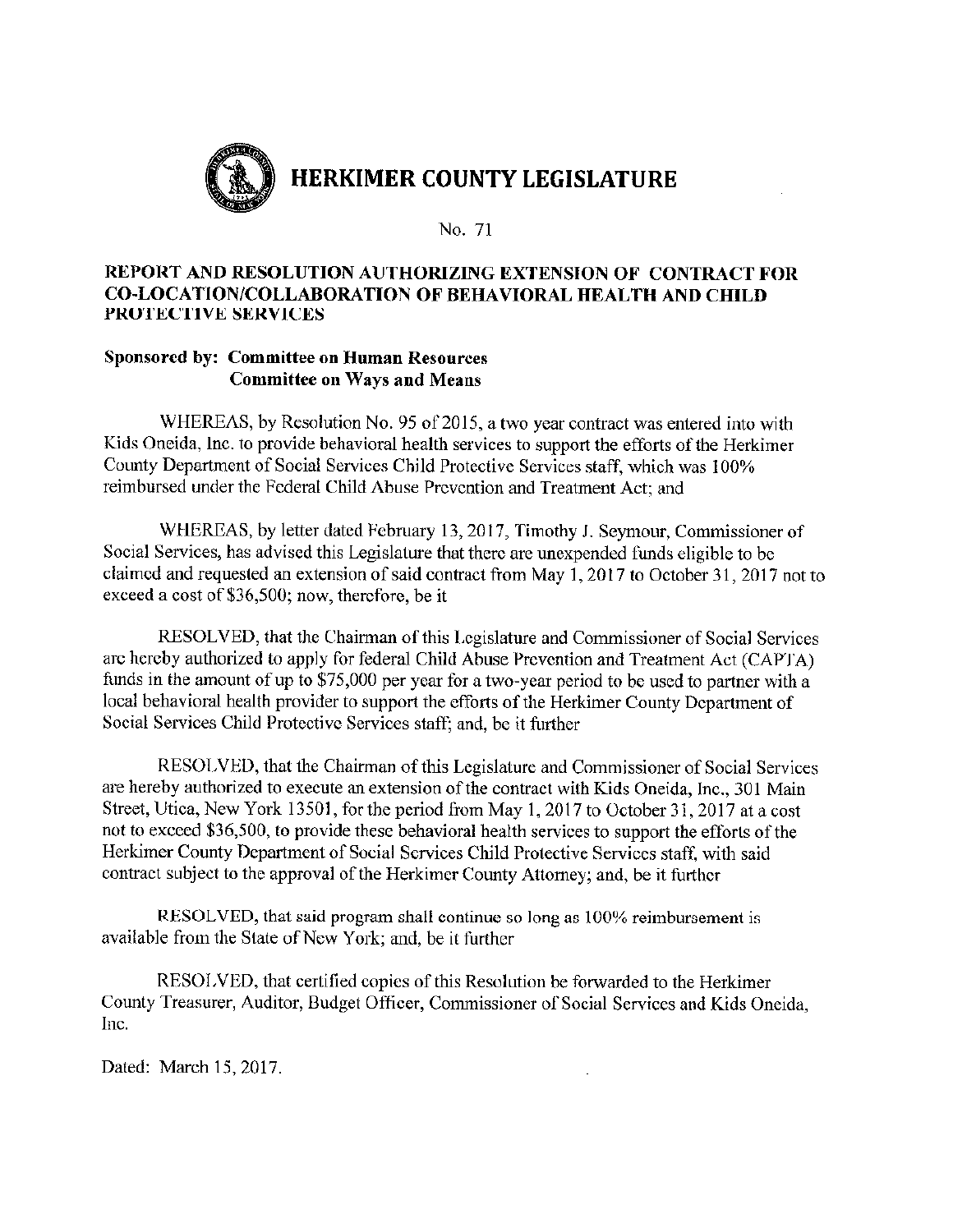

 $\sim 1$ 

# REPORT AND RESOLUTION REJECTING BIDS AND AUTHORIZING REBIDDING FOR EQUIPMENT FOR HERKIMER COUNTY HIGHWAY DEPARTMENT

# Sponsored by: Committee on Highways

WHEREAS, by letter dated March 8, 2017, Sheri A. Ferdula, Budget Officer, has advised that bids were received, opened and read in accordance with law for the provision of a 2017 or newer Diesel Powered Truck-Tractor Cab and Chassis and a Used 2012 or newer Rubber Tired Hydraulic Excavator for the Herkimer County Highway Department; and

WHEREAS, after review of the bids, it is the recommendation of the County Highway Superintendent and your Committee that all bids be rejected as bids that were received did not meet specifications to the satisfaction of the Highway Department; now, therefore, be it

RESOLVED, that the Herkimer County Legislature hereby rejects all bids received, opened and read for the provision of a 2017 or newer Diesel Power Truck-Tractor Cab and Chassis and a Used 2012 or newer Rubber Tired Hydraulic Excavator for the Herkimer County Highway Department, and that the Herkimer County Budget Officer/Purchasing Agent is authorized and directed to re-advertise for revised bids for the aforesaid equipment, with said bids to be received in the Office of the Budget Officer and Purchasing Agent at the County Office Building, Herkimer, New York, subject to final approval by the Herkimer County Legislature; and, be it further

RESOLVED, that certified copies of this Resolution be forwarded to the Herkimer County Treasurer, Auditor, Budget Officer and County Superintendent of Highways.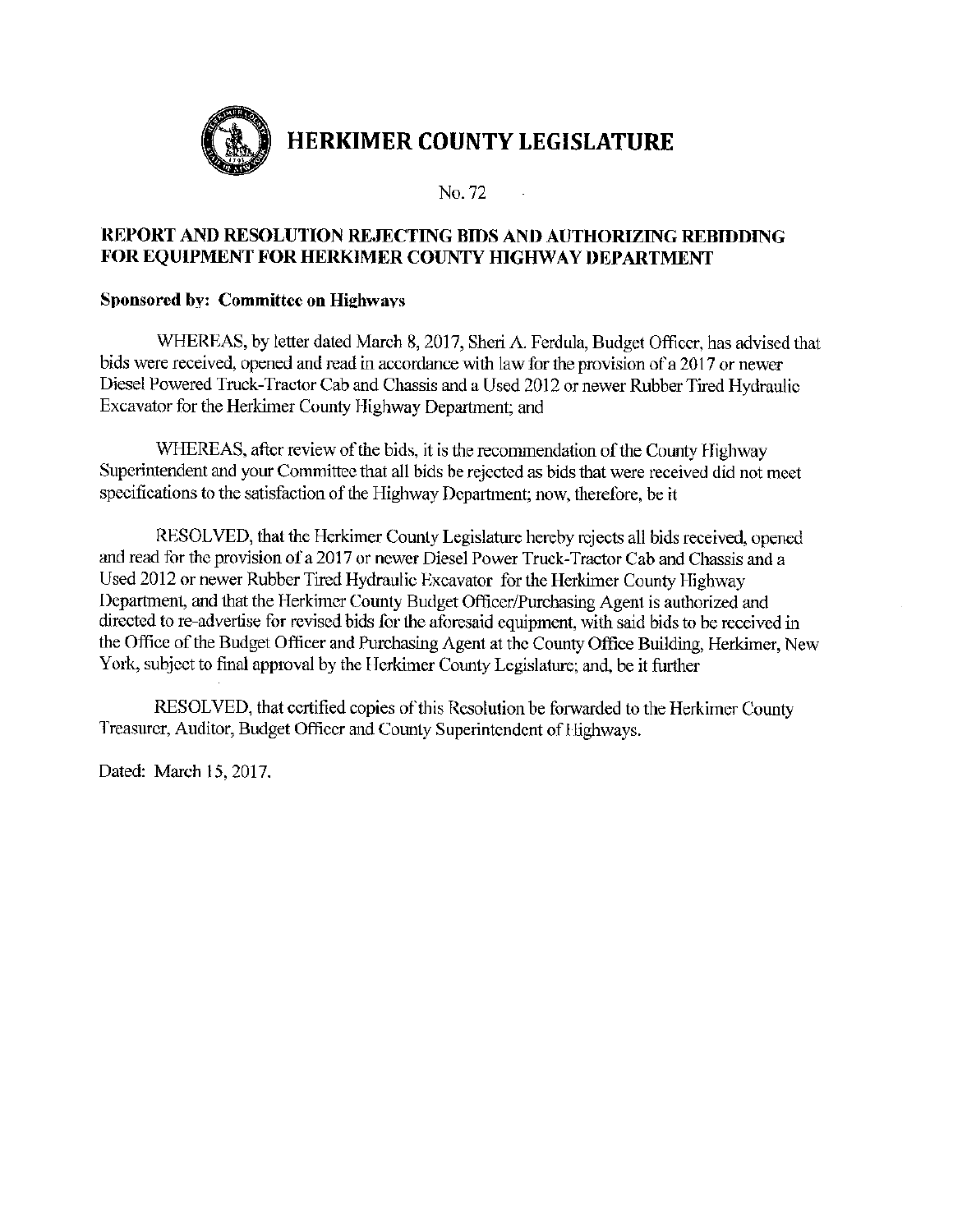

No. 73

# REPORT AND RESOLUTION AUTHORIZING USE OF VOTING MACHINES AND **EQUIPMENT BY SCHOOL DISTRICTS**

#### Sponsored by: Committee on Administration/Veterans' Affairs **Committee on Ways and Means**

WHEREAS, the New York State Election Law allows the use of county voting machines and equipment by school districts; and

WHEREAS, by Resolution No. 89 adopted on March 16, 2016, the Chairman of the Legislature was authorized to enter into agreements with several Herkimer County school districts for use of Herkimer County voting machines, privacy booths and technicians to conduct school board and school budget elections in May of 2016; and

WHEREAS, by letter dated February 27, 2017 from Kim Tranter, Republican Election Commissioner and Connie Shepherd, Democratic Election Commissioner, this Legislature is advised of a similar request from several school districts for use of county voting machines for upcoming school elections to be held on May 16, 2017; now, therefore, be it

RESOLVED, that the County hereby approves the use of county voting machines, privacy booths, equipment and personnel under the following terms:

- 1. The County will supply available voting machines, privacy booths if needed, and equipment and supplies for the machines at a cost of \$65 per machine; technicians at the rate of \$25 per hour each; training for school appointed personnel at the rate of \$25 per person and transportation of voting machines and privacy booths at the rate of \$350 per school district; the County shall print and assemble poll books for the user upon the receipt of a timely request; and the County shall program the voting machines.
- 2. The school districts shall design, secure printing and pay for ballots and submit the final ballot to the County for testing of the machine in a timely manner; shall use election inspectors and coordinators already trained by the County or provide a list of candidates to be trained by the County no later than thirty days before the election; school districts shall pay poll workers for their services; shall reimburse the county for all recoverable expenses including supplies, damage, parts and repairs; shall take all necessary steps to secure the voting machines; shall control all matters relating to the voting process on the day of the election, conduct the election and be responsible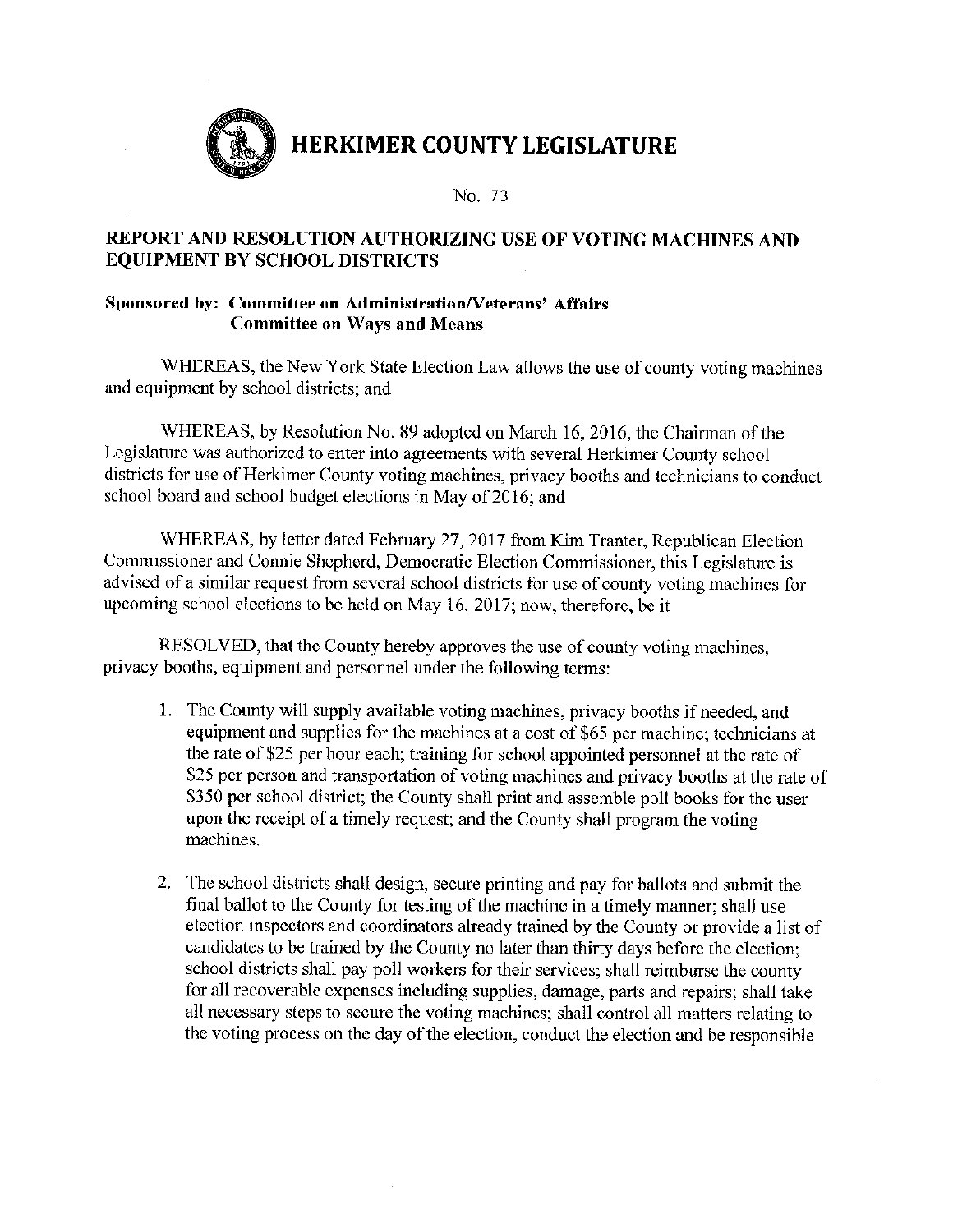solely for the same; shall be responsible and liable for the care and custody of the voting machines and other supplies while they are in its possession; and shall be liable for any voting machine or equipment failure during the election and any cost incurred as a result of such failures; and, be it further

RESOLVED, that the Chairman of this Legislature is authorized to sign agreements with school districts containing the above terms and conditions, with final form of the contract to be subject to the approval of the County Attorney; and, be it further

RESOLVED, that certified copies of this Resolution be forwarded to the Herkimer County Treasurer, Auditor, Budget Officer, Commissioners of Election and each school district in Herkimer County.

 $\mathcal{L}_{\mathcal{A}}$ 

 $\sim$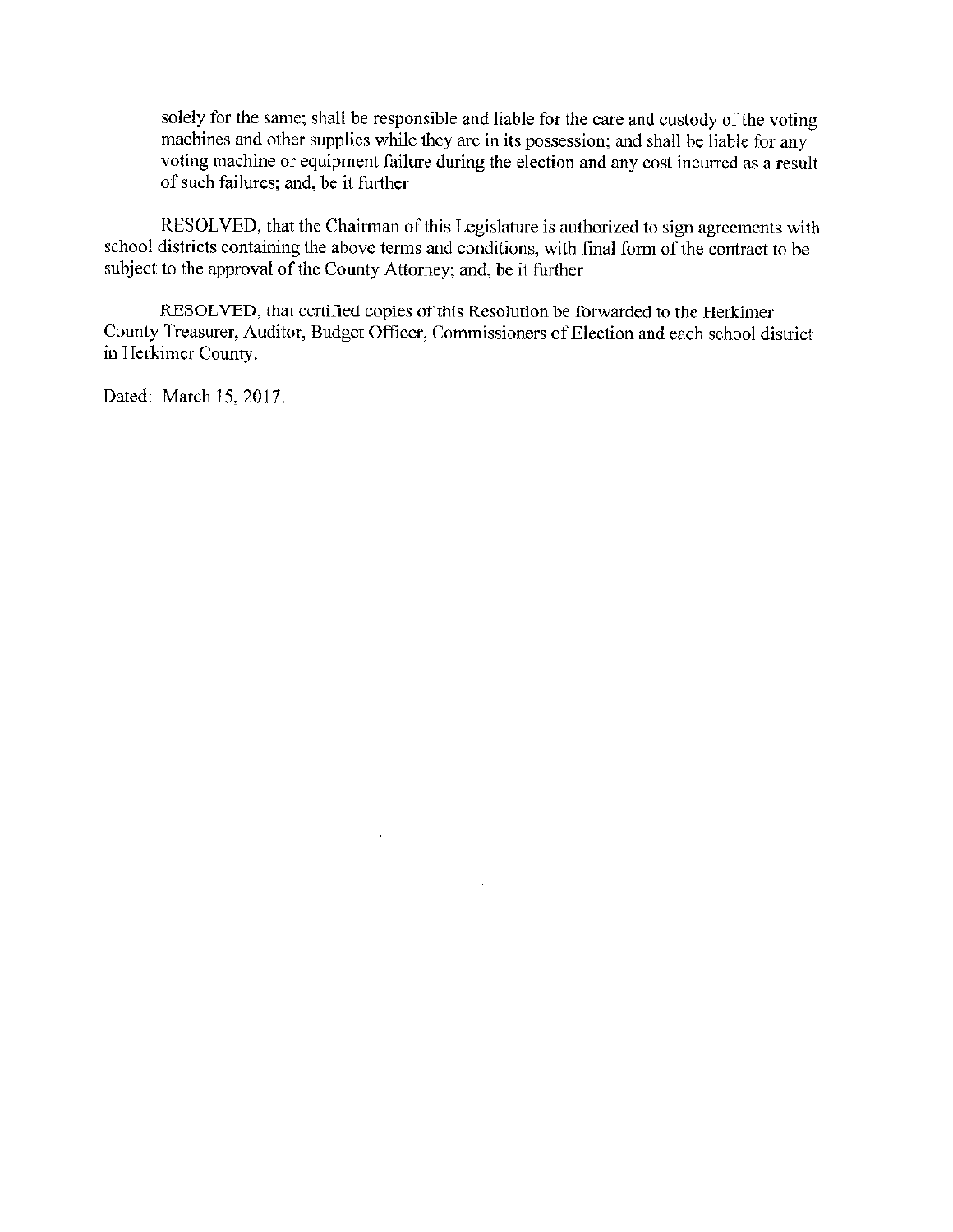

### REPORT AND RESOLUTION AUTHORIZING RENEWAL OF CONTRACT FOR SALE OF FOOD PRODUCTS BETWEEN NEW YORK STATE DEPARTMENT OF **CORRECTIONAL SERVICES AND THE COUNTY OF HERKIMER**

#### Sponsored by: Committee on Public Safety/Emergency Management **Committee on Ways and Means**

WHEREAS, by Resolution No. 155 of 2009 this Legislature authorized a contract for the purchase of food products by the County of Herkimer from the New York State Department of Correctional Services' Office of Nutritional Services, located in Rome, New York, for the period of May 1, 2009 through April 30, 2012, which contract was renewed by Resolution No. 183 of 2012 through April 30, 2017; and

WHEREAS, by letter dated February 23, 2017, Christopher P. Farber, Herkimer County Sheriff, has requested approval of a new five year contract for said service for the period May 1, 2017 through April 30, 2022; and

WHEREAS, this contract will give the County the opportunity to purchase various food products for the purpose of feeding its inmate population and will give the Herkimer County Sheriff's Department the opportunity to take advantage of cost savings in connection with those products; now, therefore, be it

RESOLVED, that the Chairman of this Legislature is hereby authorized to execute a contract with the New York State Department of Correctional Services for the purchase of food products as requested by Herkimer County, with payment for products to be made on a monthly basis, with the contract to take effect as of May 1, 2017 and to terminate on April 30, 2022, with either party having the right to terminate the agreement with ninety days written notice, and with said contract to be subject to approval of the Herkimer County Attorney; and, be it further

RESOLVED, that certified copies of this Resolution be forwarded to the Herkimer County Treasurer, Auditor, Budget Officer, Herkimer County Sheriff and New York State Department of Correctional Services.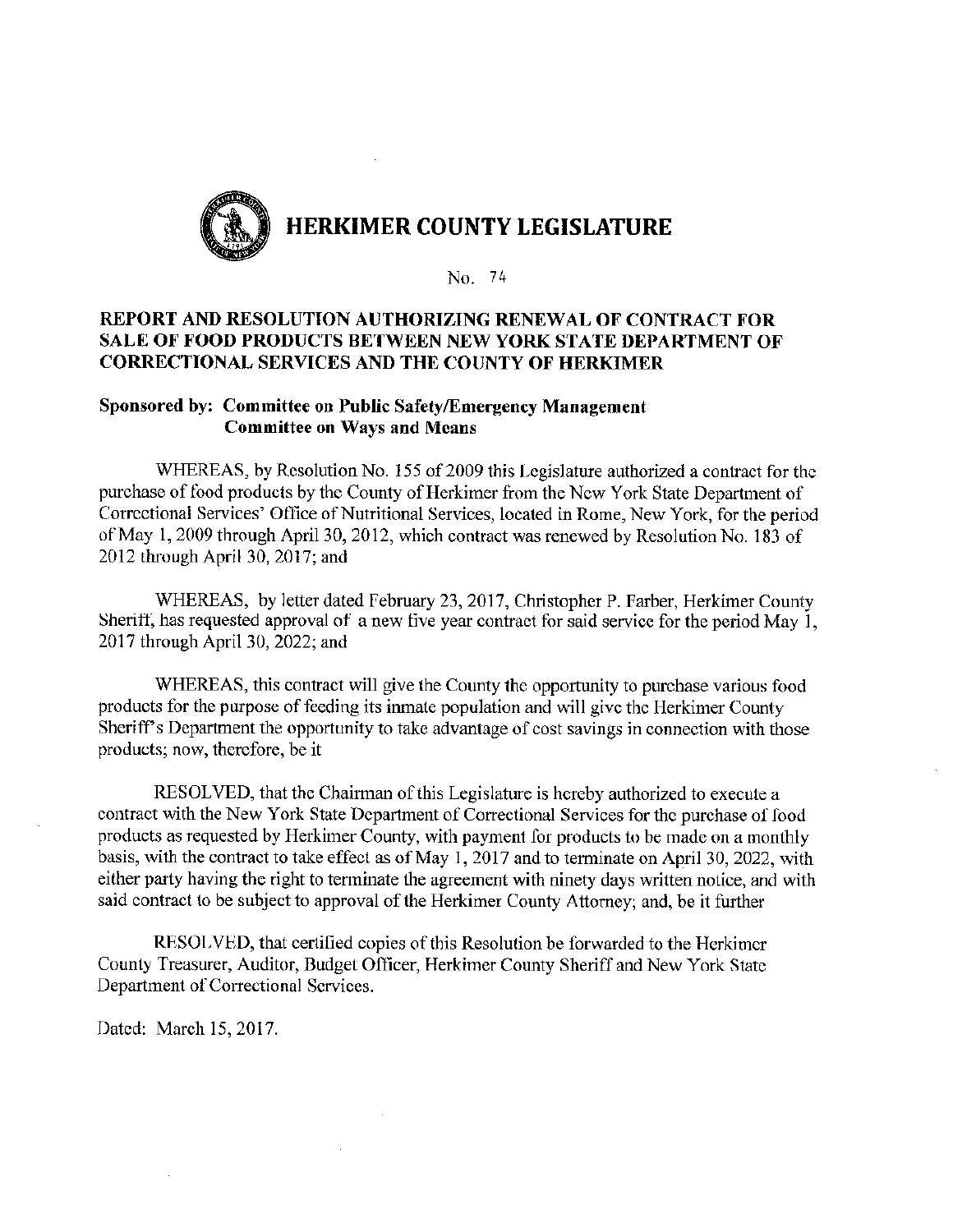

# REPORT AND RESOLUTION AUTHORIZING CONTRACT FOR PROVISION OF NEW 911 PHONE SYSTEM AND APPROPRIATING FUNDS

#### Sponsored by: Committee on Public Safety/Emergency Management **Committee on Ways and Means**

WHEREAS, by letter dated February 27, 2017, Robert Vandawalker, Director of Emergency Services, has advised that it is necessary to purchase and install a new 911 Phone System to meet Next Generation 911 Mandates and because the current analog system is being phased out; and

WHEREAS by letter dated February 27, 2017, Sheri Ferdula, Budget Officer, has advised that three proposals were received and it is the recommendation of your Committees and the Director of Emergency Services that a contract be entered into with Zetron Americas, through the National Association of State Procurement Officials (NASPO) contract #06913, which is NYS OGS approved contract, for the purchase of a Zetron Max 911 Call-Taking System at a total cost, including installation of \$171,069,05; and

WHEREAS, said letter further advises that an appropriation from Contingency Fund will be necessary to fund this system; now, therefore, be it

RESOLVED, that the Chairman of this Legislature is authorized to enter into a contract through the National State Procurement Officials (NASPO) contract #06913, which is NYS OGS approved contract, with Zetron Americas, PO 97004, Redmond, Washington 98073, for the purchase of a Zetron Max 911 Call-Taking System at a total cost, of \$171,069.05, which breaks down as \$161,269.05 for the system and \$9,800 for the installation by JPJ Electronics of Yorkville, New York, which is the only authorized dealer in the area, and with said contract to be subject to the approval of the Herkimer County Attorney; and, be it further

RESOLVED, that the Chairman of this Legislature is further authorized to execute a Participation Agreement in order to purchase said system through the National Association of State Procurement Officials contract #06913, which is a NYS OGS approved contract; and, be it further

RESOLVED, that the sum of \$171,069.05 is hereby appropriated from A1990.46000, Contingency Fund – Miscellaneous Expense to the following accounts in the amounts indicated:

| \$161,269.05 | A3021.22000, Public Safety Communications, Computer Equipment  |
|--------------|----------------------------------------------------------------|
| \$9,800.00   | A3021.44000, Public Safety Communications, Contracted Services |

and, be it further

RESOLVED, that certified copies of this Resolution be forwarded to the Herkimer County Treasurer, Auditor, Budget Officer, Director of Emergency Services, Zetron Americas And JPJ Electronics.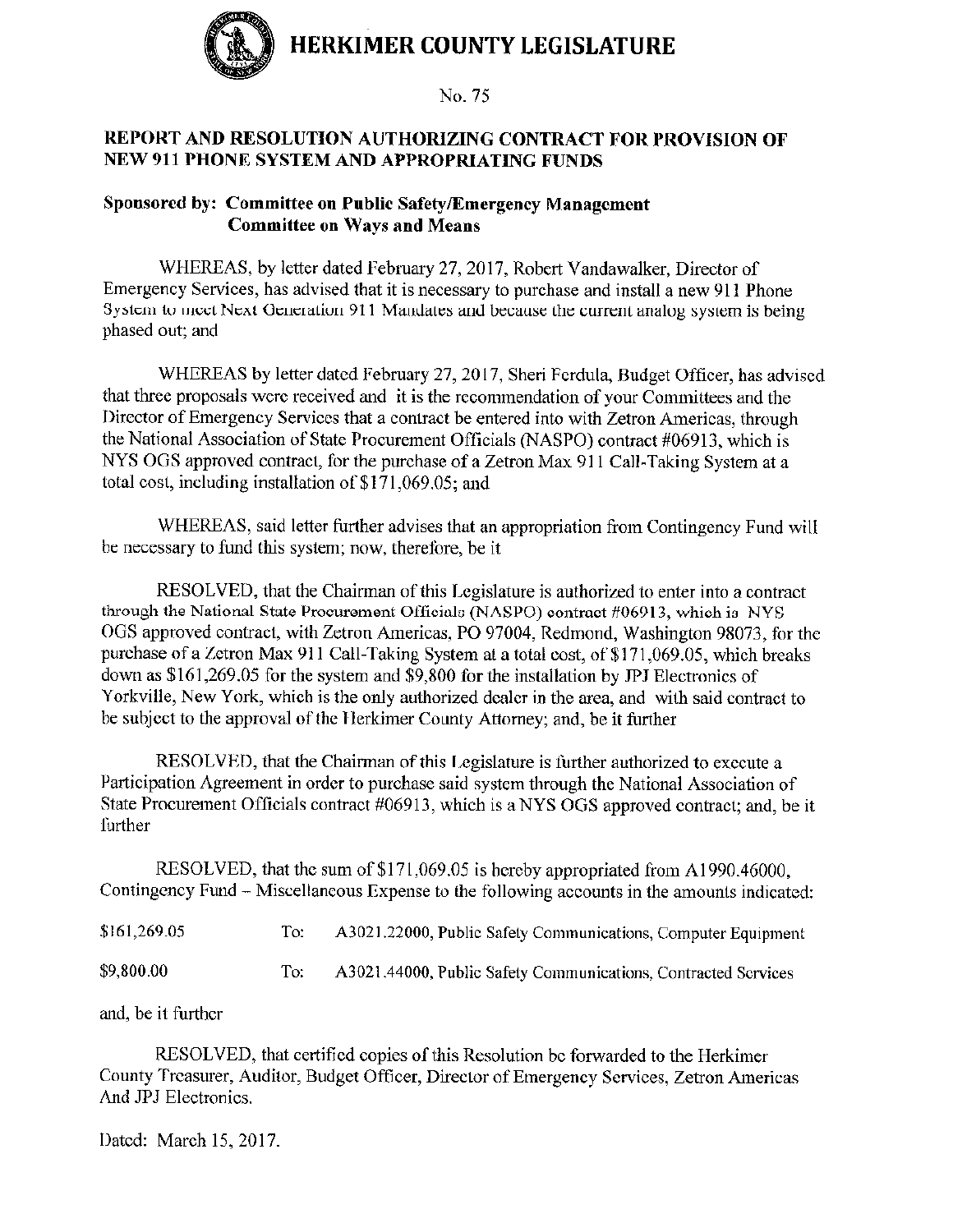

## REPORT AND RESOLUTION AMENDING CONTRACT FOR PROFESSIONAL SERVICES IN CONNECTION WITH McCAULEY MOUNTAIN COMMUNICATIONS **TOWER**

## Sponsored by: Committee on Public Safety/Emergency Management **Committee on Ways and Means**

WHEREAS, by Resolution No. 216 adopted on September 14, 2016, this Legislature authorized a contract with The LA Group to perform professional services for the purpose of obtaining a Visual Impact Study and Balloon Flight, at a cost not to exceed \$15,000, in connection with the construction of the McCauley Mountain Communications Tower, with funding under the Round 3 Statewide Interoperable Communications Grant; and

WHEREAS, by letter dated February 27, 2017, Robert Vandawalker, Director of Emergency Services, has advised that additional work is required as part of the Adirondack Park Agency Permit Application, and requests said contract be amended for an maximum expenditure of \$30,000; now, therefore, be it

RESOLVED, that the contract entered into with The LA Group, P.C., 40 Long Alley, Saratoga Springs, New York, 12866, for the provision of a Tower Visual Impact Study and Balloon Flight for the proposed McCauley Mountain Communications Tower, be amended to include additional work which is required as part of the Adirondack Park Agency Permit Application, for a sum not to exceed \$30,000; and, be it further

RESOLVED, that Chairman of the Legislature is hereby authorized to execute said contract amendment on behalf of the County of Herkimer, with said contract to be subject to the approval of the Herkimer County Attorney; and, be it further

RESOLVED, that certified copies of this Resolution be forwarded to the Herkimer County Treasurer, Auditor, Budget Officer, Director of Emergency Services and The LA Group, P.C., Inc.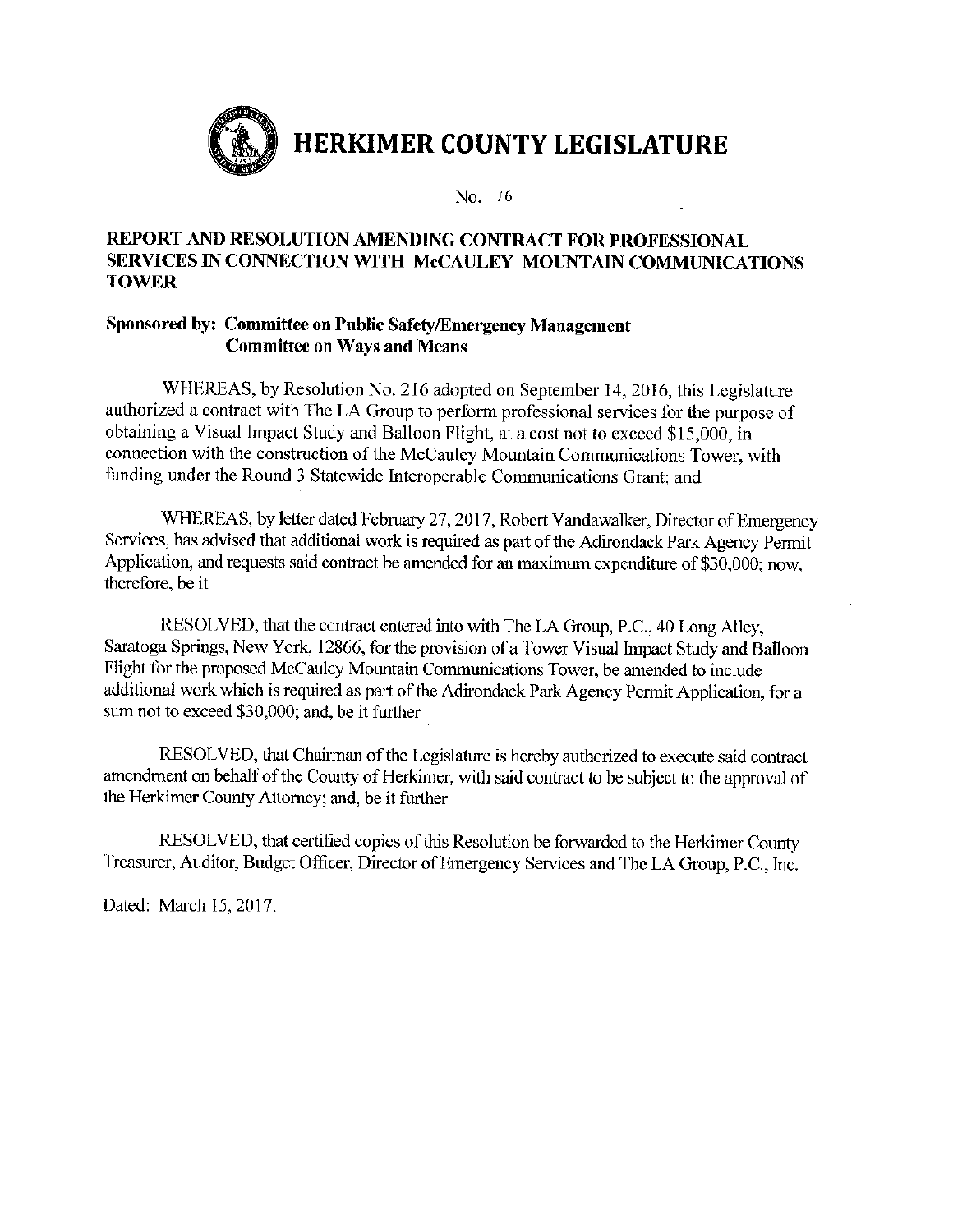

No. 77

## REPORT AND RESOLUTION OPPOSING THE GOVERNOR'S 2017 PROPOSAL FOR **RAISING THE AGE OF CRIMINAL RESPONSIBILITY**

# Sponsored by: Committee on Public Safety/Emergency Management **Committee on Administration/Veterans' Affairs'**

WHEREAS, by letter dated February 2, 2017, Garry Murphy, Herkimer County Probation Department Director, has advised that Governor Cuomo's 2017 proposal for raising the age of criminal responsibility in New York State fails to include language, which had been included in previous proposals, which would provide for 100% funding for all Probation services for this new program, and further provides funding only for counties which fall below the 2% tax cap and which prove to the State Division of Budget that the program causes a fiscal hardship: and

WHEREAS, this Legislature previously commented by adopting Resolution No. 78 on March 8, 2015, that any Raise the Age Proposal contain a state agreement to fund in perpetuity any costs incurred by counties of any such proposal; and

WHEREAS, shifting any costs to counties as a result of this new proposal will cause further economic hardship for counties in general and for real property taxpayers of the State of New York specifically; now, therefore, be it

RESOLVED, that the Herkimer County Legislature hereby opposes Governor Cuomo's 2017 proposal for raising the age of criminal responsibility and urges the Governor and the Legislature to include 100% state funding for any such Raise the Age Proposal; and, be it further

RESOLVED, that certified copies of this Resolution be forwarded to Governor Andrew Cuomo, Senator James L. Seward, Senator James Tedisco, Assemblyman Marc W. Butler, Assemblyman Brian Miller, Assemblyman Anthony Brindisi, New York State Association of Counties and the Inter-County Legislative Committee of the Adirondacks.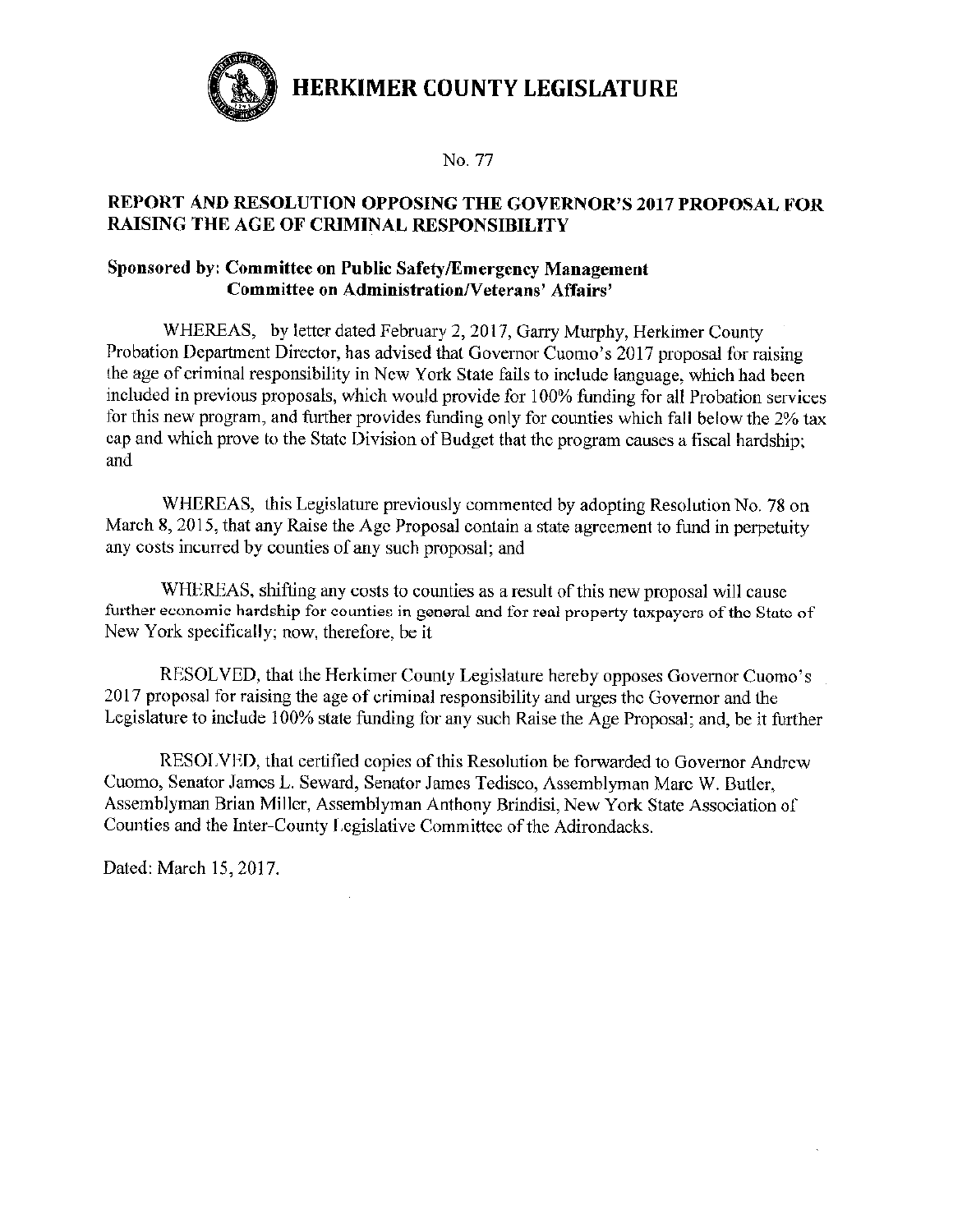

No. 78

## REPORT AND RESOLUTION AUTHORIZING APPRAISIAL OF FORMER P & C SITE IN THE VILLAGE AND TOWN OF HERKIMER

#### Sponsored by: Committee on Public Safety/Emergency Management **Committee on Ways & Means**

WHEREAS, in connection with the New County Correctional Facility Project an appraisal was performed on the former  $P \& C$  property located on Route 28 in the Village and Town of Herkimer in 2008; and

WHEREAS, it is necessary to update that appraisal for purposes of proceeding with the acquisition of the parcel; and

WHEREAS, by letter dated March 2, 2017, Robert J. Malone, County Attorney, has requested a Resolution authorizing this appraisal at a quoted price of \$4,500.00 by Paul K. Hatzinger, Inc.; now, therefore, be it

RESOLVED, that the Herkimer County Attorney is hereby authorized to retain the services of Paul K. Hatzinger, Inc., 2506 Genesee Street, Utica, New York 13502 to perform the above described appraisal at the cost of \$4,500.00; and, be it further

RESOLVED, that certified copies of this Resolution be forwarded to the Herkimer County Treasurer, Auditor, Budget Officer, County Attorney and Paul K. Hatzinger, Inc.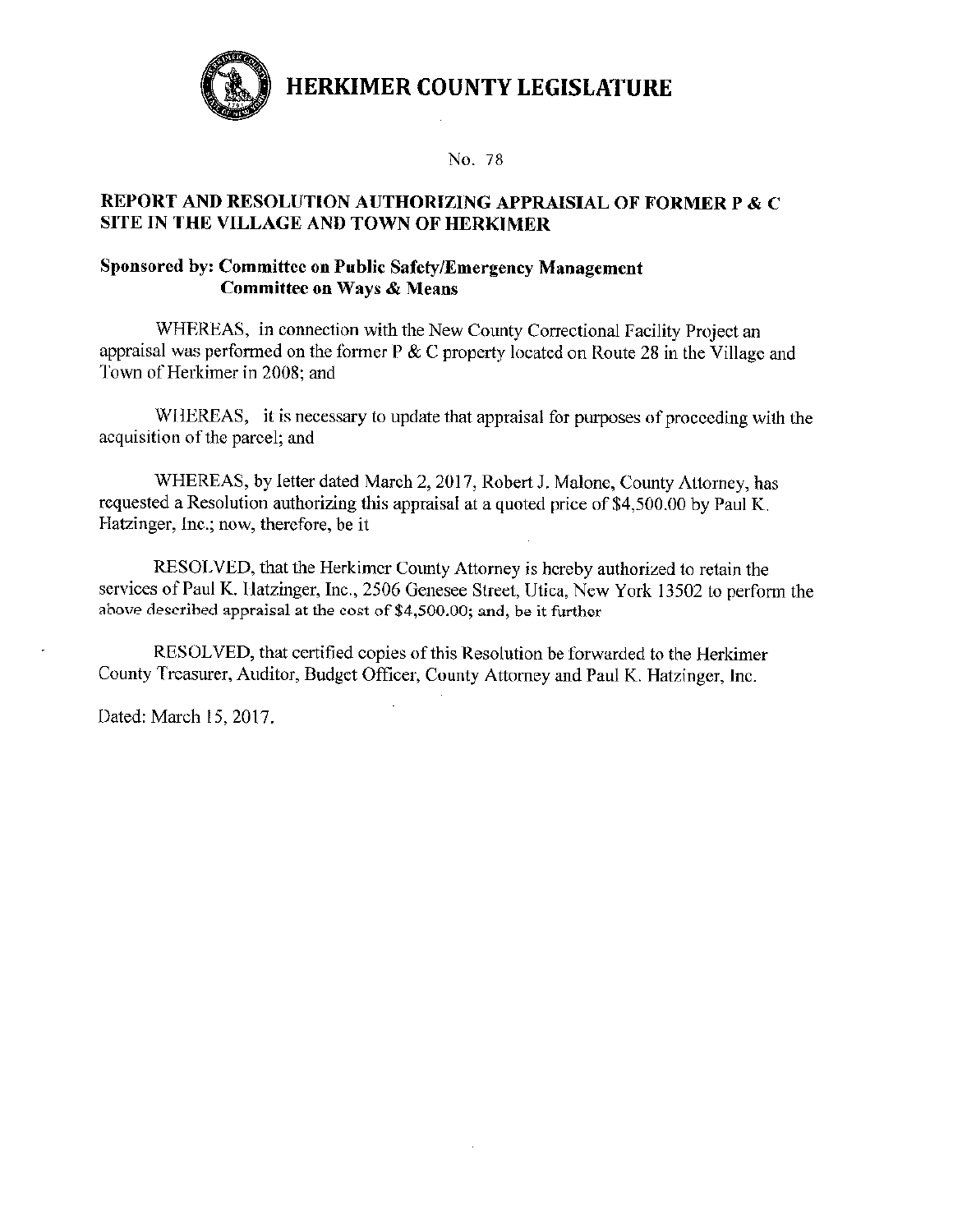

No. 79

# REPORT AND RESOLUTION AMENDING SALARY SCHEDULE NO. II

# Sponsored by: Committee on Ways and Means **Committee on Public Safety/Emergency Management**

WHEREAS, by letter dated February 27, 2017, Christopher P. Farber, Herkimer County Sheriff has advised of a request for an amendment to Salary Schedule II for 2017 to include an additional position of Registered Professional Nurse at the Jail; and

WHEREAS, your Committees have taken this matter under advisement and recommend said change; now, therefore, be it

RESOLVED, that the 2017 Herkimer County Salary Schedule II is hereby amended to establish one additional position of Registered Professional Nurse in Account A3150, Jail at the base annual salary of \$48,509; and, be it further

RESOLVED, that said change shall take effect this date; and, be it further

RESOLVED, that certified copies of this Resolution be forwarded to the Herkimer County Treasurer, Auditor, Budget Office, Personnel Officer and Sheriff.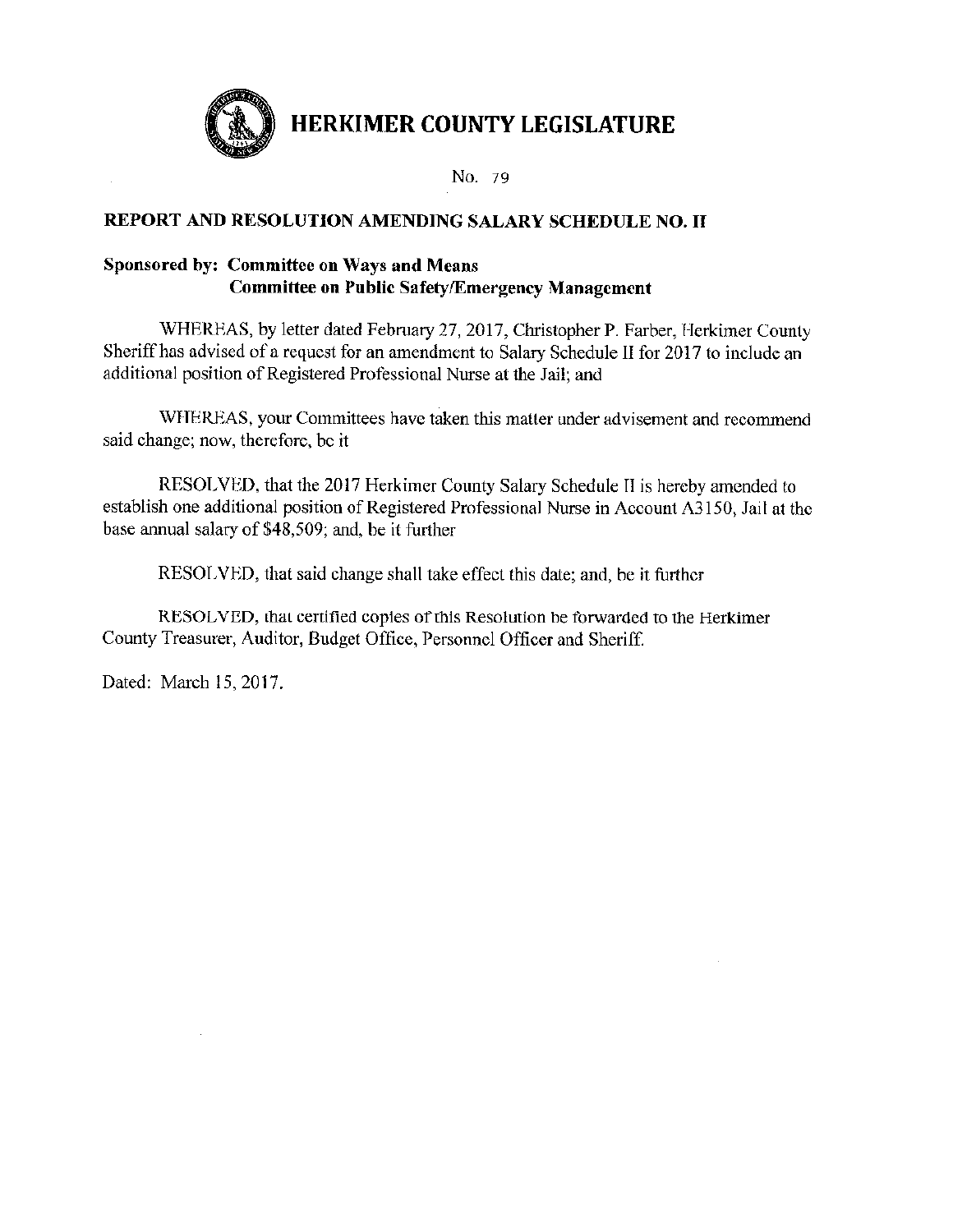

# REPORT AND RESOLUTION AMENDING SALARY SCHEDULE NO. 111

# Sponsored by: Committee on Ways and Means **Committee on Human Resources**

WHEREAS, by letter dated February 24, 2017, Christina Cain, Director of Public Health, has advised of a request for an amendment to Salary Schedule III for 2017; and

WHEREAS, your Committees have taken this matter under advisement and recommend said change; now, therefore, be it

RESOLVED, that the 2017 Herkimer County Salary Schedule III is hereby amended to delete five positions of Community Health Nurse in Account A4010, Public Health Nurses, and establish five positions of Senior Community Health Nurse at a hire and base pay rate of \$45,000 each; and, be it further

RESOLVED, that said change shall take effect June 5, 2017; and, be it further

RESOLVED, that certified copies of this Resolution be forwarded to the Herkimer County Treasurer, Auditor, Budget Office, Personnel Officer and Director of Public Health.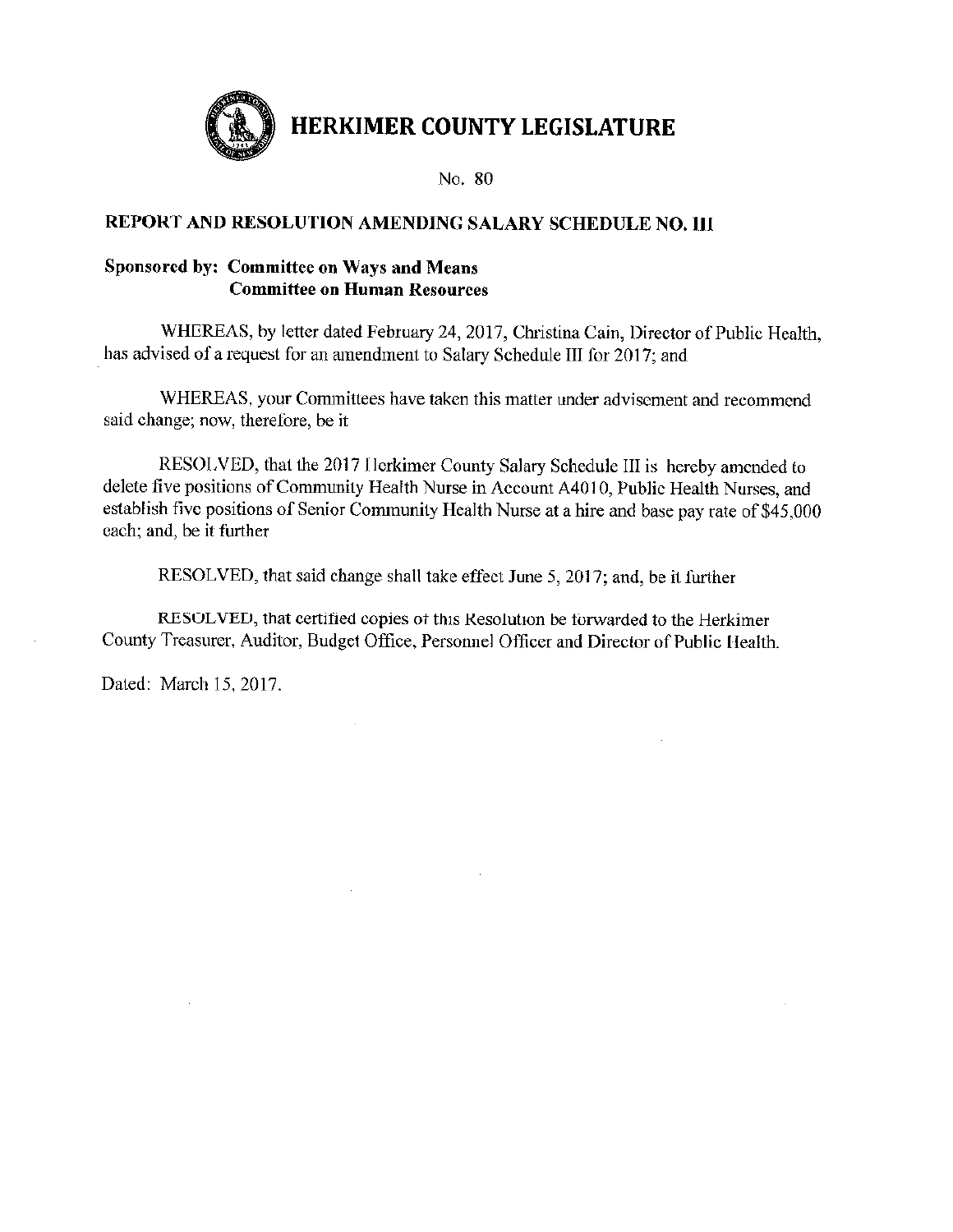

No. 81

# REPORT AND RESOLUTION EXTENDING SAFE HARBOR GRANT FOR **HERKIMER COUNTY YOUTH BUREAU**

## Sponsored by: Committee on County Planning and Development **Committee on Ways and Means**

WHEREAS, pursuant to Resolution No. 57 of 2016, this Legislature approved a contract with the New York State Office of Children and Family Scrvices to receive a Safe Harbor Grant in the amount of \$35,000, which funding is intended to strengthen the Runaway and Homeless Youth Program by providing training on the topic of sexual exploitation of youth and human trafficking on a community-wide basis; and

WHEREAS, by pursuant to Resolution No. 58 of 2016 a contract with Catholic Charities of Herkimer County was entered into to provide services under said Safe Harbor Grant, with said contract to expire December 31, 2016; and

WHEREAS, by letter dated March 14, 2017 from Sheri Ferdula, Budget Officer, this Legislature is advised of a request to extend said contract through April 30, 2017 due to the reinstatement of \$5,000 in funding; now, therefore, be it

RESOLVED, that the Chairman of this Legislature is hereby authorized to execute a contract extension to April 30, 2017, between the County of Herkimer and Catholic Charities of Herkimer County, to expend reinstated funds in the amount of \$5,000, with the funds to be used to reimburse expenses for the family of a trafficking victim and to renew the billboard on Route 5S; and, be it further

RESOLVED, that certified copies of this Resolution be forwarded to the Herkimer County Treasurer, Auditor, Budget Officer and Executive Director of the Herkimer County Youth Bureau.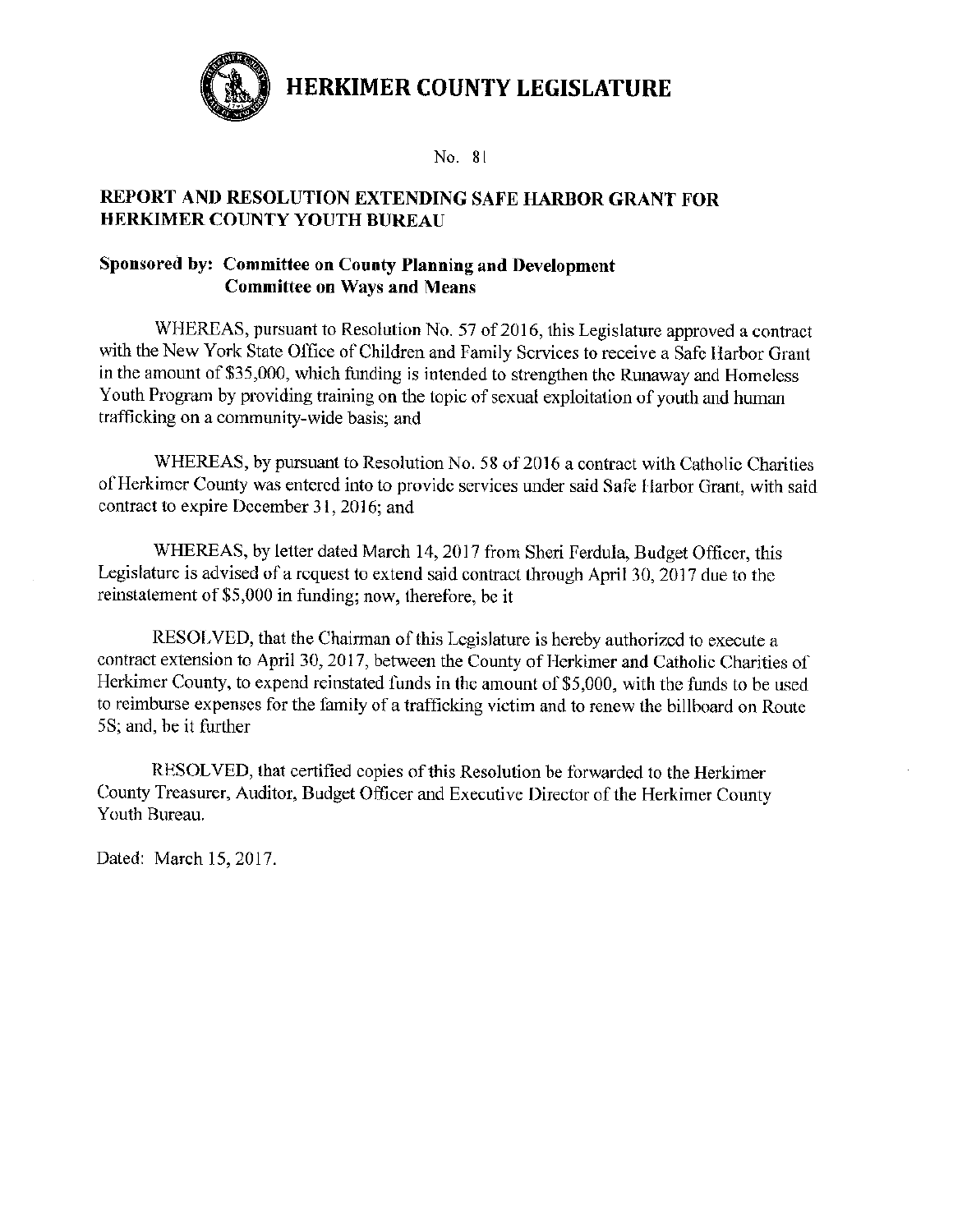

#### **RESOLUTION AUTHORIZING HOME RULE REQUEST**

#### Sponsored by: Committee on Administration/Veterans' Affairs **Committee on Ways and Means**

WHEREAS, legislation has been introduced in the New York State Senate and the New York State Assembly entitled, "AN ACT to amend the tax law, in relation to extending the period during which the county of Herkimer is authorized to impose additional sales and compensating use taxes"

| In the Assembly | A.5443 |
|-----------------|--------|
| In the Senate   | S.2969 |

and

WHEREAS, it is now necessary to make a Home Rule Request pursuant to the Municipal Home Rule Law; now, therefore, be it

RESOLVED, that this Legislature hereby authorizes that a Home Rule Request be made, pursuant to Section 40 of the Municipal Home Rule Law, by the appropriate county officers and filed as required by said statute with the New York State Legislature.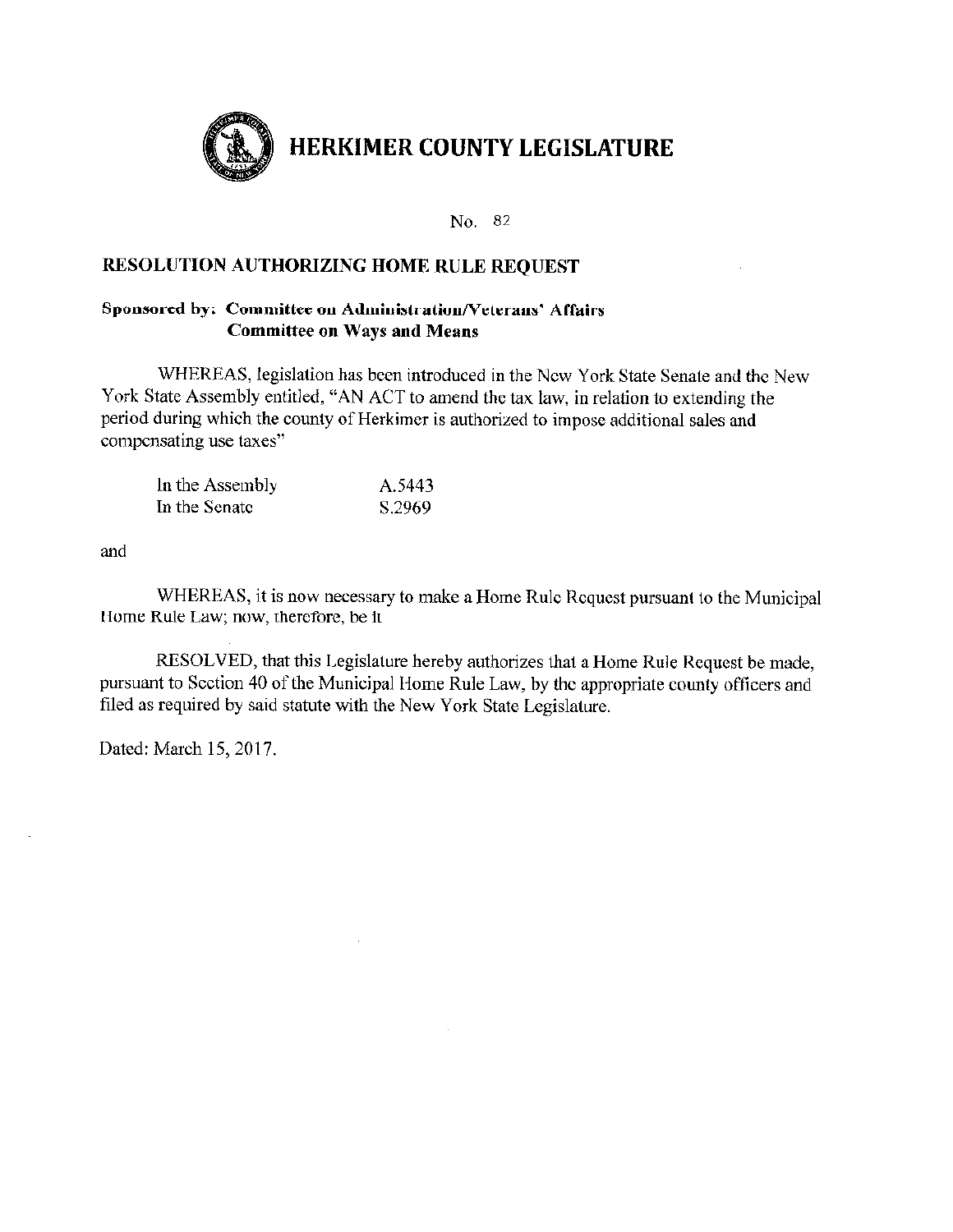

# **RESOLUTION AMENDING RESOLUTION NO. 93 OF 2016 DETERMINING** OFFICERS AND EMPLOYEES OF HERKIMER COUNTY REQUIRED TO FILE **FINANCIAL DISCLOSURE FORMS**

# Sponsored by: Committee on Ways and Means

WHEREAS, by Resolution No. 93 adopted on March 16, 2016, this Legislature adopted an updated list of officers and employees required to file annual financial disclosure forms pursuant to the Herkimer County Ethics Law; and

WHEREAS, additional changes in positions have been submitted and it is necessary to adopt an amended list, referred to as Schedule A; now, therefore, be it

RESOLVED, that Resolution No. 93 adopted on March 16, 2016 is hereby amended to include that all officers and employees on the attached list attached hereto marked Schedule A, be required to file a financial disclosure form as set forth in Local Law No. 3 for the year 1990; and, be it further

RESOLVED, that certified copies of this Resolution be forwarded to the Herkimer County Ethics Board and each officer and employee who holds a position named on Schedule A.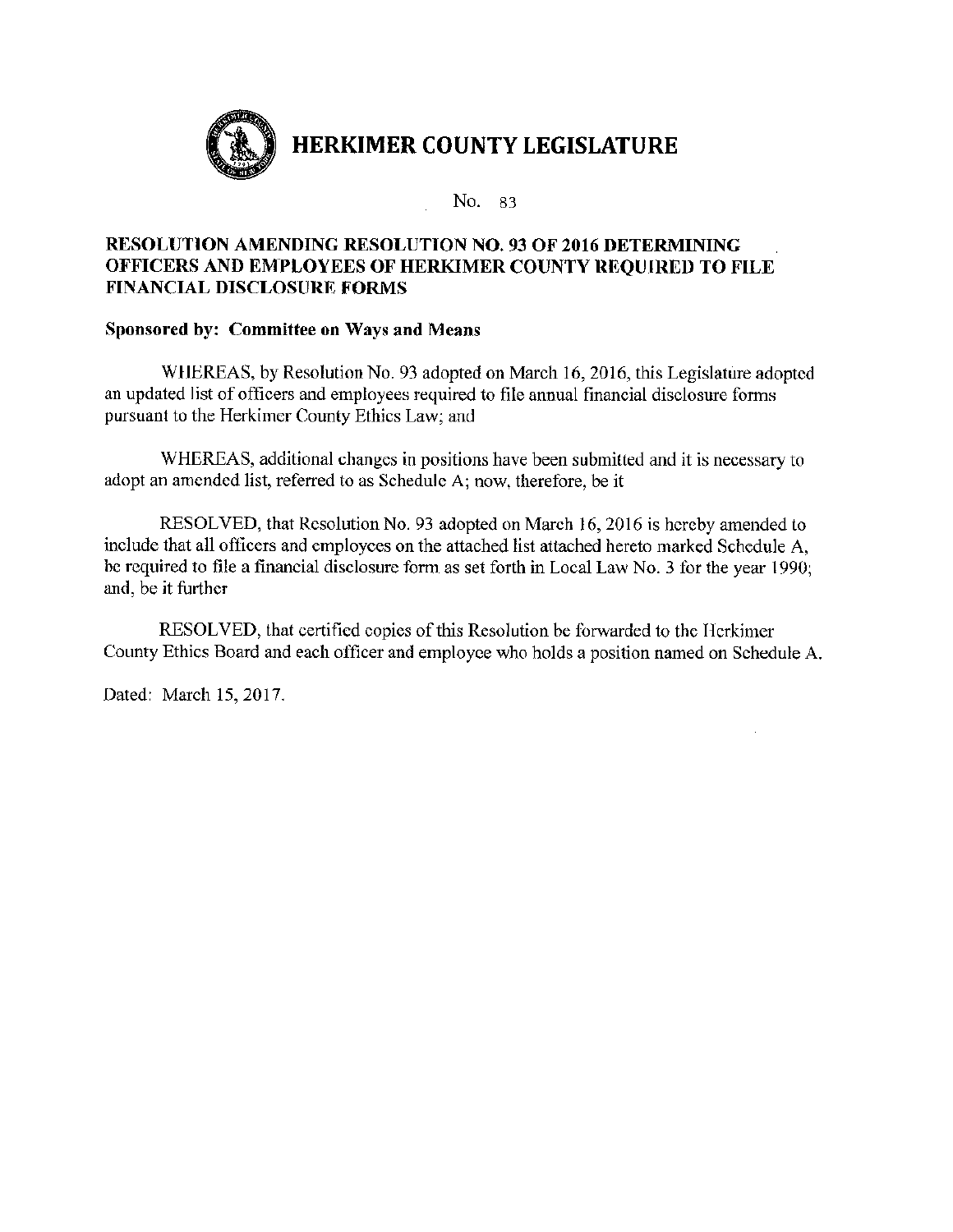#### **Schedule A**

Legislators (16) Chairman (1) County Administrator Clerk of the Legislature Deputy Clerk of the Legislature District Attorney **Assistant District Attorney (4)** Coroners (4) **County Auditor** Deputy County Auditor **County Treasurer** Deputy County Treasurer **County Property Agent Budget Officer & Purchasing Agent Deputy Purchasing Agent** Real Property Tax Service Director County Clerk/Records Management Officer Deputy County Clerk **County Attorney Assistant County Attorney (3)** Personnel Officer/Safety Coordinator Sheriff Undersheriff Captain **Principal Account Clerk** Board of Elections Commissioner (2) **Information Services Director** STOP-DWI Coordinator Director of Probation Director of Public Health Supervising Community Health Nurse (2) **Director of Community Services** Administrative Officer, Mental Health **Commissioner of Social Services** DSS Attorney (2) **Director of Social Services** Special Assistant to Commissioner/Personnel Staff Developer Director of Administrative Services (DSS) **Head Social Welfare Examiner** Managed Care Coordinator **WMS Coordinator** Child Support Enforcement Coordinator Social Services Employment Coordinator Veterans' Service Agency Director **Director of Weights and Measures** Director of Office for the Aging